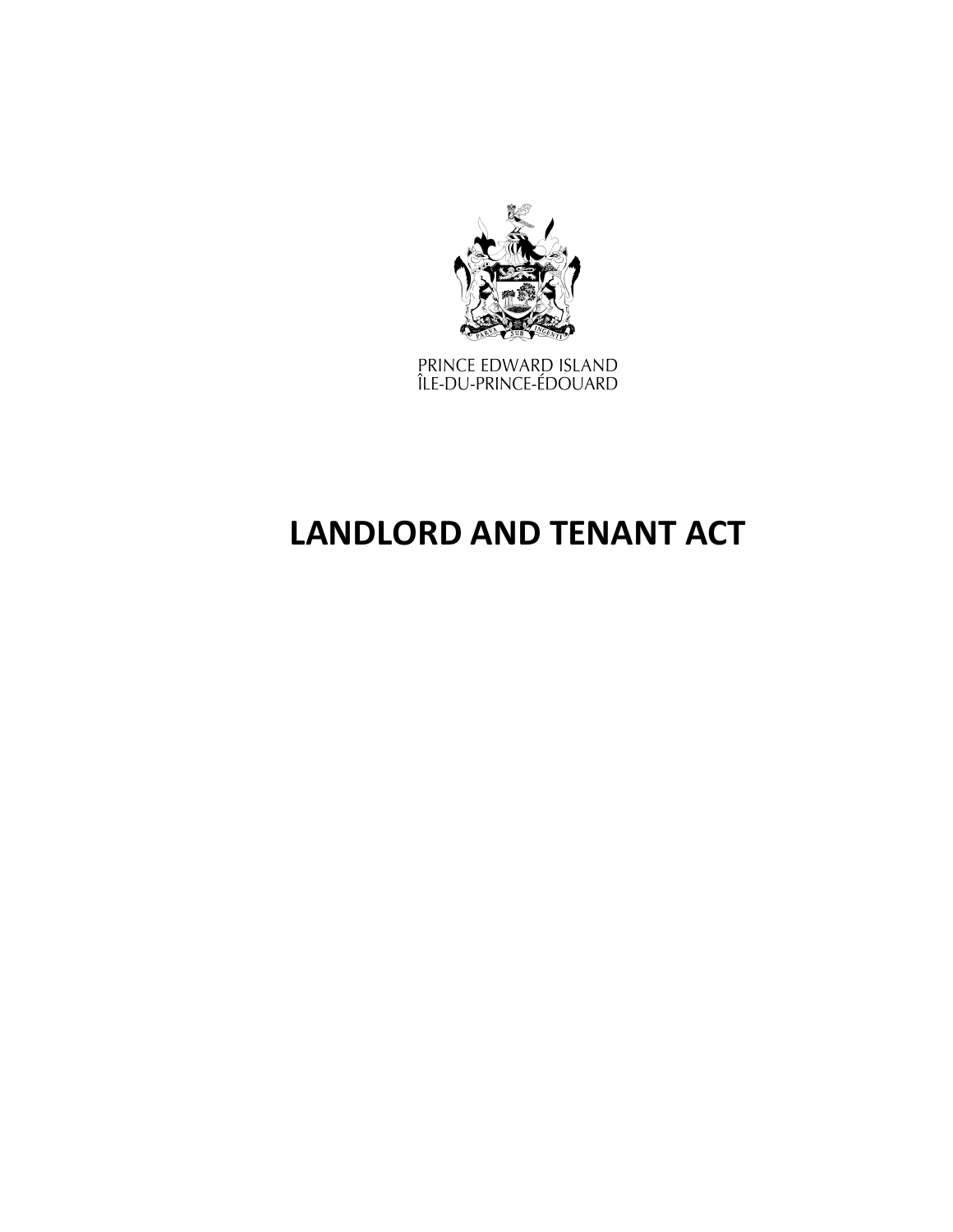## **PLEASE NOTE**

This document, prepared by the *[Legislative](http://www.gov.pe.ca/jps/index.php3?number=1027247) Counsel Office*, is an office consolidation of this Act, current to December 19, 2009. It is intended for information and reference purposes only.

This document is *not* the official version of the Act. The Act and the amendments as printed under the authority of the Queen's Printer for the province should be consulted to determine the authoritative statement of the law.

For more information concerning the history of this Act, please see the *[Table of Public Acts](https://www.princeedwardisland.ca/sites/default/files/publications/leg_table_acts.pdf)* on the Prince Edward Island Government web site (www.princeedwardisland.ca).

If you find any errors or omissions in this consolidation, please contact:

*Legislative Counsel Office Tel: (902) 368-4292 Email: legislation@gov.pe.ca*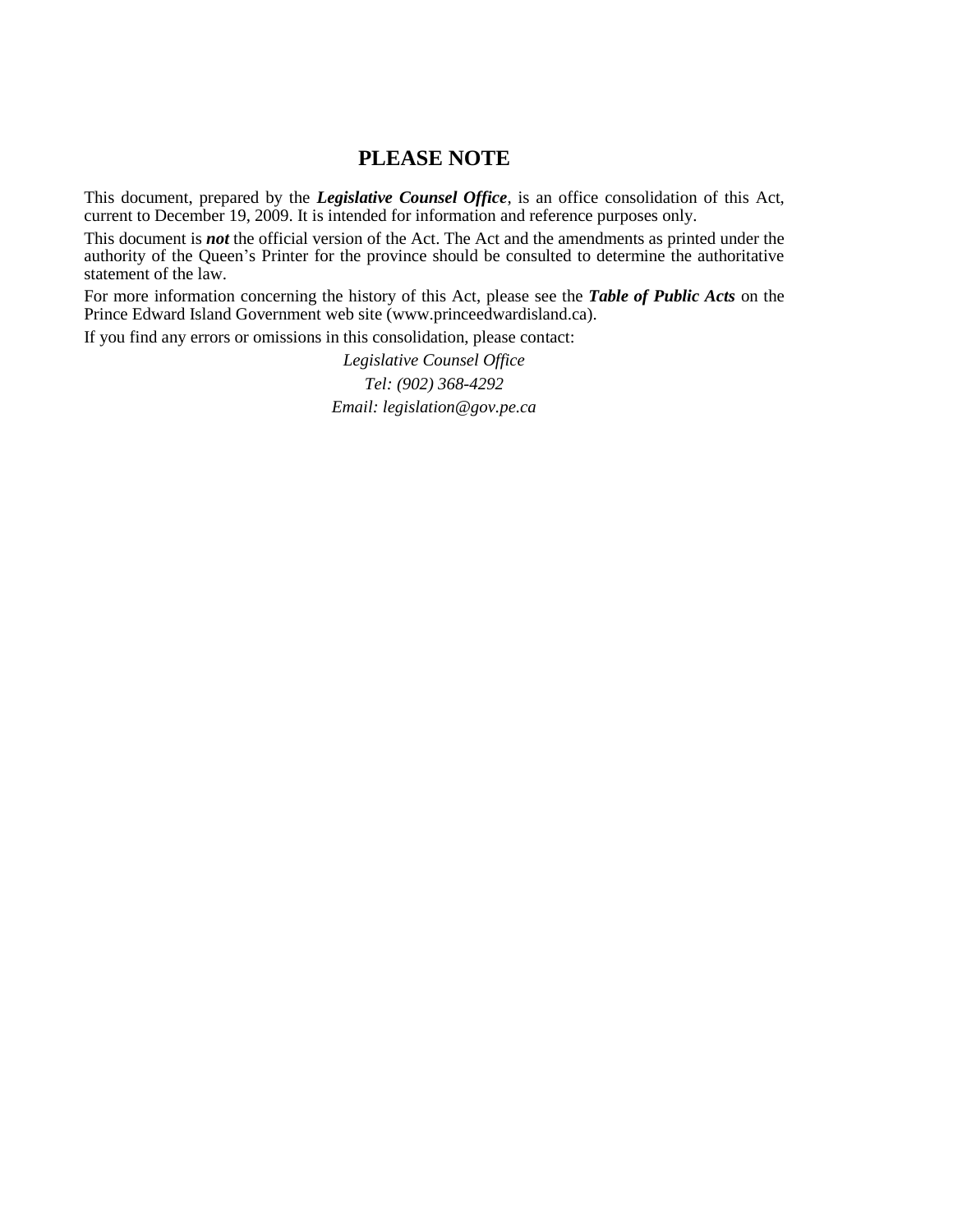

# **LANDLORD AND TENANT ACT**

# **Table of Contents**

| Section |                                                                                                 | Page                    |
|---------|-------------------------------------------------------------------------------------------------|-------------------------|
| $1_{-}$ |                                                                                                 |                         |
|         | <b>PART I - GENERAL PROVISIONS</b>                                                              | $\overline{\mathbf{z}}$ |
| 2.      |                                                                                                 |                         |
| 3.      |                                                                                                 |                         |
| 4.      |                                                                                                 |                         |
| 5.      |                                                                                                 |                         |
| 6.      |                                                                                                 |                         |
| 7.      |                                                                                                 |                         |
| 8.      |                                                                                                 |                         |
| 9.      |                                                                                                 |                         |
| 10.     |                                                                                                 |                         |
| 11.     |                                                                                                 |                         |
| 12.     |                                                                                                 |                         |
| 13.     |                                                                                                 |                         |
| 14.     |                                                                                                 |                         |
| 15.     |                                                                                                 |                         |
| 16.     | Vesting term of lease in subtenant where landlord enforcing right of re-entry or forfeiture  14 |                         |
| 17.     |                                                                                                 |                         |
| 18.     |                                                                                                 |                         |
| 19.     |                                                                                                 |                         |
| 20.     |                                                                                                 |                         |
| 21.     |                                                                                                 |                         |
| 22.     |                                                                                                 |                         |
| 23.     |                                                                                                 |                         |
| 24.     |                                                                                                 |                         |
| 25.     |                                                                                                 |                         |
|         | <b>PART II - DISTRESS FOR RENT</b>                                                              | 17                      |
| 26.     |                                                                                                 |                         |
| 27.     |                                                                                                 |                         |
| 28.     |                                                                                                 |                         |
| 29.     |                                                                                                 |                         |
| 30.     |                                                                                                 |                         |
| 31.     |                                                                                                 |                         |
| 32.     |                                                                                                 |                         |
| 33.     |                                                                                                 |                         |
| 34.     |                                                                                                 |                         |
| 35.     |                                                                                                 |                         |
| 36.     |                                                                                                 |                         |
| 37.     |                                                                                                 |                         |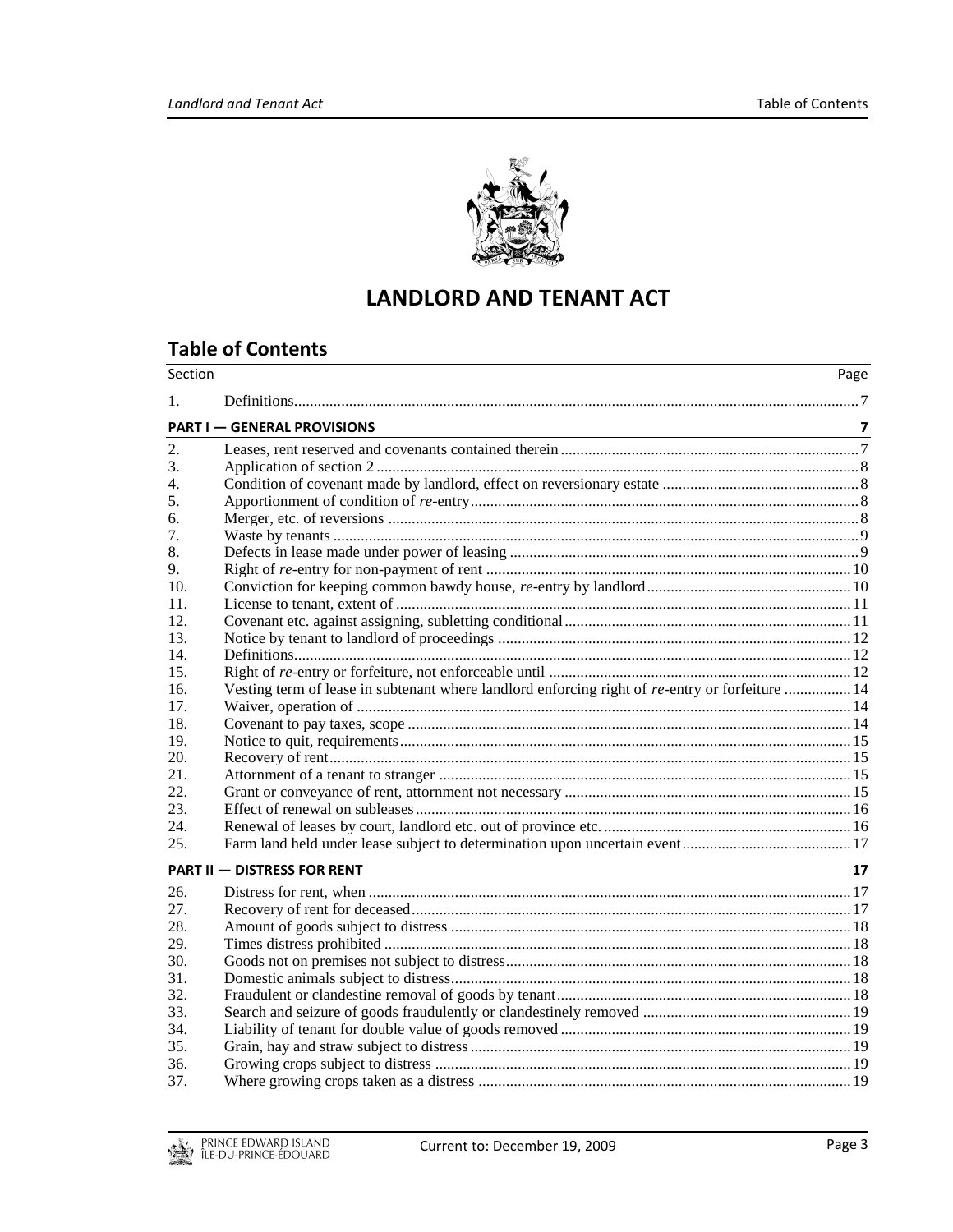| 38.<br>39.                     |                                                                                             |    |  |  |
|--------------------------------|---------------------------------------------------------------------------------------------|----|--|--|
|                                |                                                                                             |    |  |  |
| 40.                            |                                                                                             |    |  |  |
| 41.<br>42.                     |                                                                                             |    |  |  |
|                                |                                                                                             |    |  |  |
| 43.<br>44.                     |                                                                                             |    |  |  |
| 45.                            |                                                                                             |    |  |  |
| 46.                            |                                                                                             |    |  |  |
| 47.                            |                                                                                             |    |  |  |
| 48.                            | Time within which tenant etc. to replevy or execute warrant of attorney, sale of property22 |    |  |  |
|                                |                                                                                             |    |  |  |
| 49.<br>50.                     |                                                                                             |    |  |  |
| 51.                            |                                                                                             |    |  |  |
| 52.                            |                                                                                             |    |  |  |
| 53.                            |                                                                                             |    |  |  |
| 54.                            |                                                                                             |    |  |  |
| 55.                            |                                                                                             |    |  |  |
| 56.                            |                                                                                             |    |  |  |
| 57.                            |                                                                                             |    |  |  |
| 58.                            |                                                                                             |    |  |  |
| 59.                            |                                                                                             |    |  |  |
| 60.                            |                                                                                             |    |  |  |
| 61.                            |                                                                                             |    |  |  |
| 62.                            |                                                                                             |    |  |  |
| 63.                            |                                                                                             |    |  |  |
| 64.                            |                                                                                             |    |  |  |
| 65.                            |                                                                                             |    |  |  |
| 66.                            |                                                                                             |    |  |  |
| 67.                            |                                                                                             |    |  |  |
| 68.                            |                                                                                             |    |  |  |
| 69.                            |                                                                                             |    |  |  |
| 70.                            |                                                                                             |    |  |  |
| 71.                            |                                                                                             |    |  |  |
| 72.                            |                                                                                             |    |  |  |
| 73.                            |                                                                                             |    |  |  |
| 74.                            |                                                                                             |    |  |  |
| 75.                            |                                                                                             |    |  |  |
|                                | PART III - EJECTMENT PROCEEDINGS LIABILITY OF TENANTS OVERHOLDING                           | 29 |  |  |
|                                |                                                                                             |    |  |  |
| 76.                            |                                                                                             |    |  |  |
| 77.                            |                                                                                             |    |  |  |
| 78.                            |                                                                                             |    |  |  |
| 79.                            |                                                                                             |    |  |  |
| 80.                            |                                                                                             |    |  |  |
| 81.                            |                                                                                             |    |  |  |
| 82.                            |                                                                                             |    |  |  |
| 83.<br>84.                     |                                                                                             |    |  |  |
| <b>PART IV - MISCELLANEOUS</b> |                                                                                             |    |  |  |
|                                |                                                                                             | 31 |  |  |
| 85.                            |                                                                                             |    |  |  |
| 86.                            |                                                                                             |    |  |  |
| 87.                            |                                                                                             |    |  |  |
| 88.                            |                                                                                             |    |  |  |

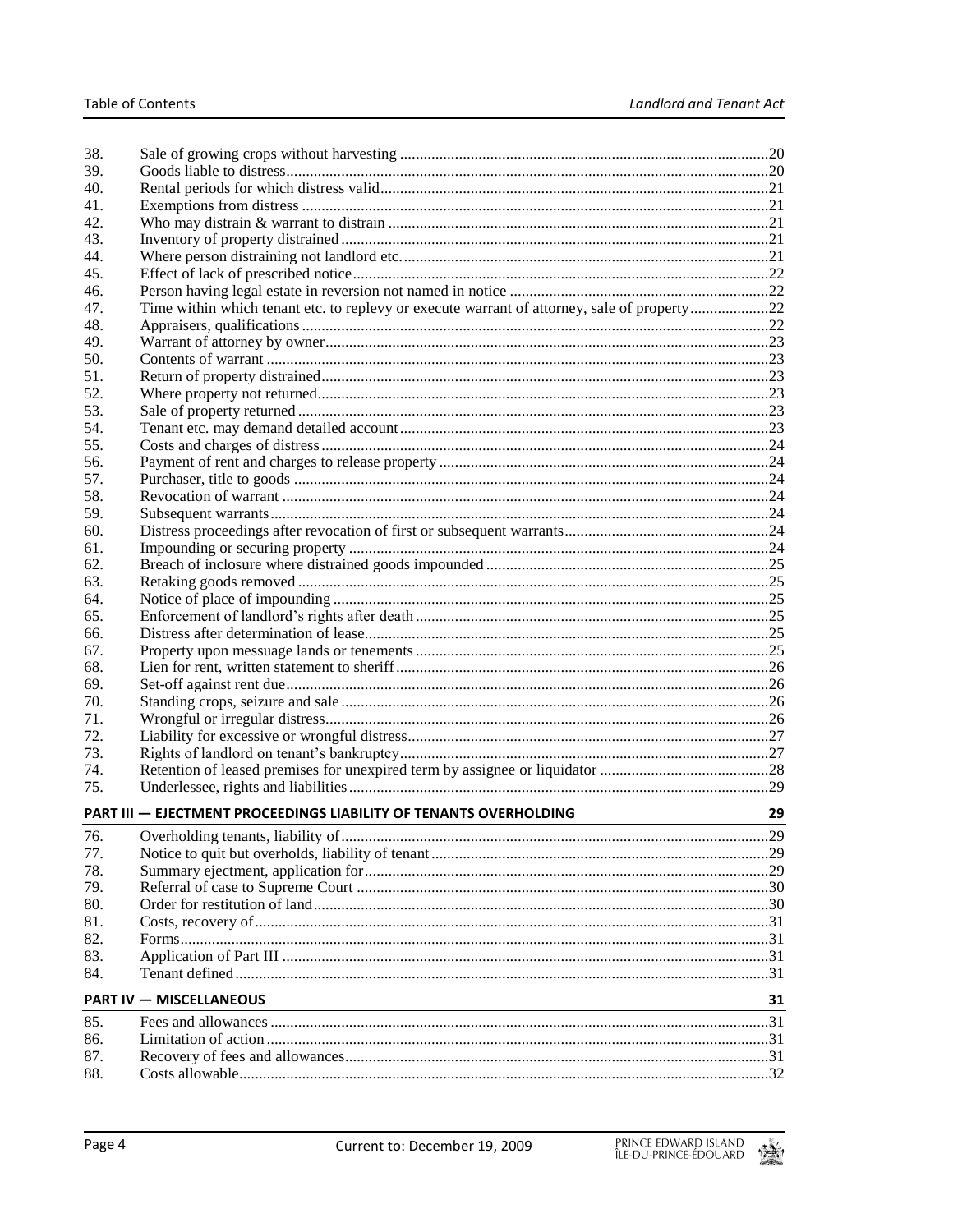| 90.              |    |
|------------------|----|
| <b>SCHEDULE*</b> | 33 |
| <b>FEES</b>      | 33 |
| FORM 1*          | 33 |
| FORM 2*          | 34 |
| FORM 3*          | 34 |
| FORM 4*          | 34 |
| FORM $5*$        | 34 |

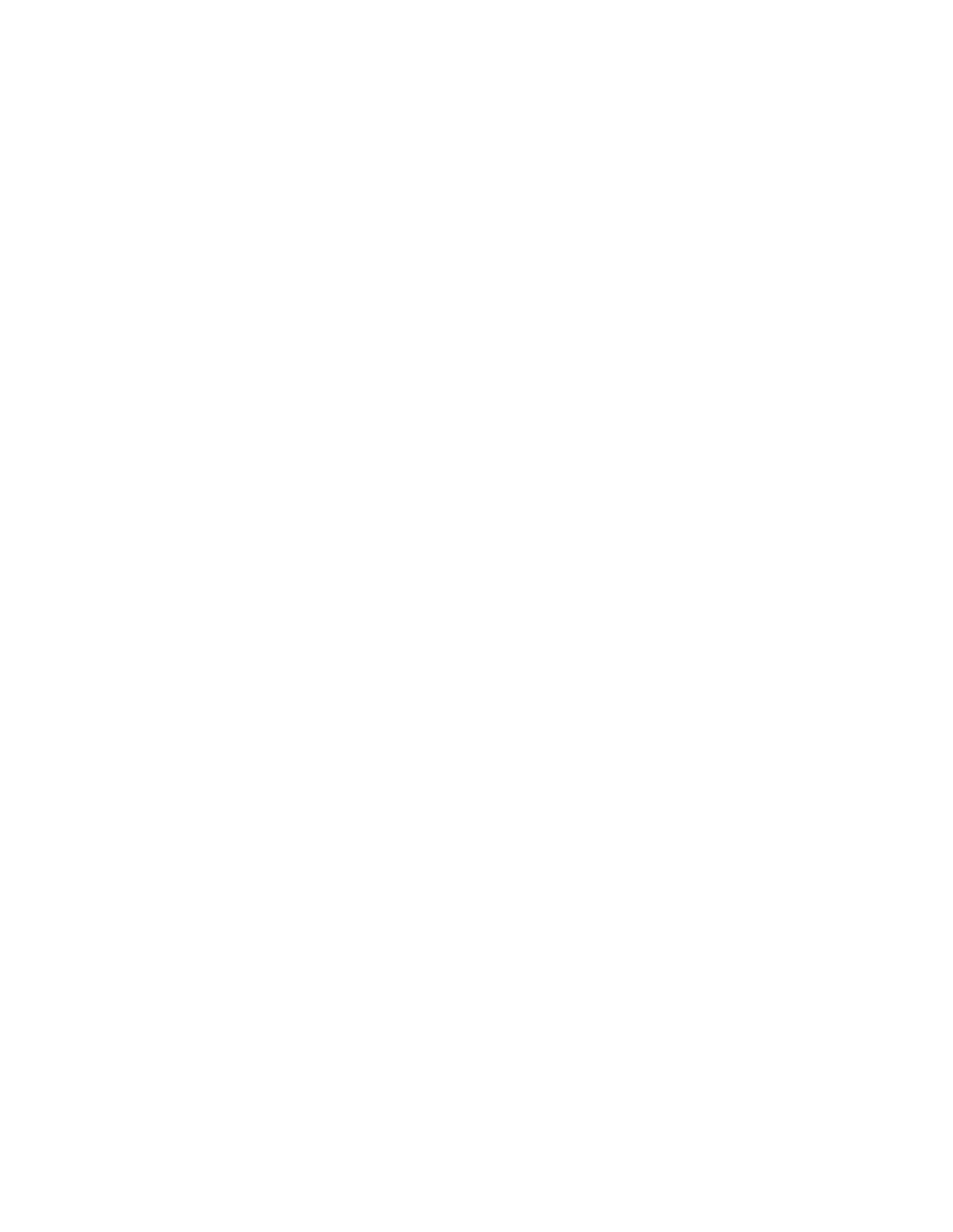

## **LANDLORD AND TENANT ACT CHAPTER L-4**

## <span id="page-6-0"></span>**1. Definitions**

In this Act

- (a) "**action**" means a proceeding in the Supreme Court;
- (b) "**court**" means the Supreme Court and includes a judge thereof;
- (c) "**crops**" means the products of the soil, and without limiting the generality thereof, includes all sorts of grain, grass, hay, hops, fruit, dulse, potatoes, beets, turnips and other products of the soil;
- (d) "**land**" includes land of any tenure, and mines and minerals, whether or not held apart from the surface, buildings or parts of buildings (whether the division is horizontal, vertical or made in any other way), also a rent charged upon or payable in respect of any land, and an easement, right, privilege or benefit in, over or derived from land, but not an undivided share in land;
- (e) "**landlord**" includes every lessor, every owner, every person giving or permitting the occupation of land, and their respective successors in title;
- <span id="page-6-1"></span>(f) "**mines and minerals**" includes any strata or seam of minerals or substances in or under any land and powers of working and getting the same, but not an undivided share thereof. *R.S.P.E.I. 1974, Cap. L-7, s.1; 1975, c.27, s.5.*

# **PART I — GENERAL PROVISIONS**

#### <span id="page-6-2"></span>**2. Leases, rent reserved and covenants contained therein**

(1) Rent reserved by a lease, and the benefit of every covenant or provision therein contained, relating to the leased premises and on the tenant's part to be observed or performed, and every condition of *re*-entry and other condition therein contained, shall be annexed and incident to and shall go with the reversionary estate in the land or in any part thereof, immediately expectant on the term granted by the lease, notwithstanding severance of that reversionary estate.

#### **Recovery and enforcement of rent and covenants**

(2) Any rent referred to in subsection (1), covenant or provision shall be capable of being recovered, received, enforced and taken advantage of, by the person from time to time entitled, subject to the term, to the income of the whole or any part, as the case may require, of the land leased.

#### **Where condition of** *re***-entry or forfeiture enforceable**

(3) Where the person referred to in subsection (2) becomes entitled by conveyance or otherwise the rent, covenant or provision may be recovered, received, enforced or taken advantage of by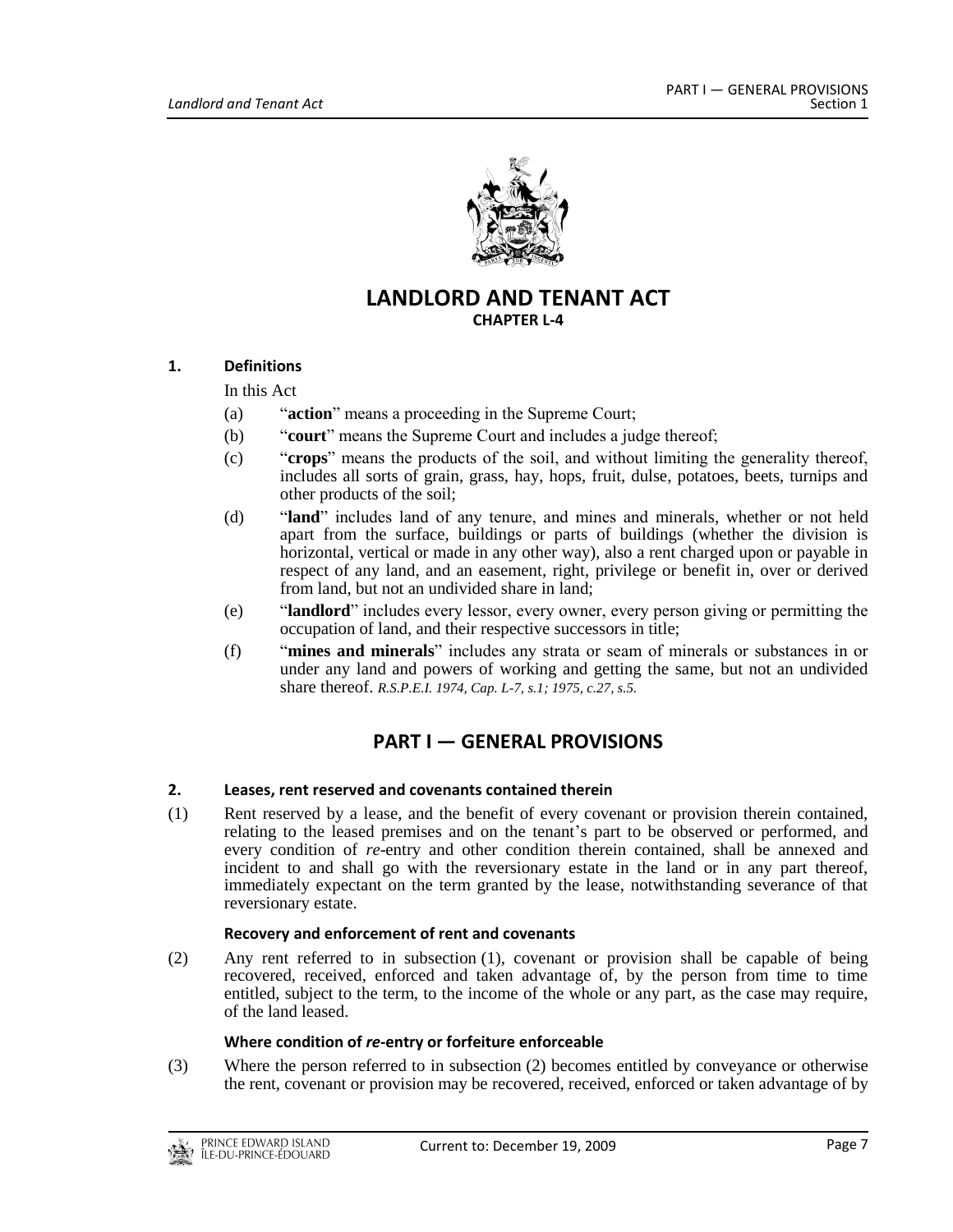him notwithstanding that he becomes so entitled after the condition of *re*-entry or forfeiture has become enforceable, but this subsection does not render enforceable any condition of *re*entry or other condition waived or released before the person becomes so entitled. *R.S.P.E.I. 1974, Cap. L-7, s.2.*

## <span id="page-7-0"></span>**3. Application of section 2**

Section 2 applies to leases made before or after October 2, 1939 but does not affect the operation of

- (a) any severance of the reversionary estate; or
- (b) any acquisition by conveyance or otherwise of the right to receive or enforce any rent, covenant or provision,

effected before October 2, 1939. *R.S.P.E.I. 1974, Cap. L-7, s.3.*

## <span id="page-7-1"></span>**4. Condition of covenant made by landlord, effect on reversionary estate**

(1) The obligation under a condition or of a covenant entered into by a landlord relating to his leased premises is if and as far as the landlord has power to bind the reversionary estate immediately expectant on the term granted by the lease, annexed and incident to and goes with that reversionary estate, or the several parts thereof, notwithstanding severance of that reversionary estate, and may be taken advantage of and enforced by the person in whom the term is for the time being vested by conveyance, devolution in law, or otherwise; and, if and as far as the landlord has power to bind the person from time to time entitled to that reversionary estate, the obligation may be taken advantage of and enforced against any person so entitled.

#### **Application of section 4**

(2) This section applies to leases made before or after October 2, 1939 whether the severance of the reversionary estate was effected before or after that date.

#### *Idem*

(3) This section takes effect without prejudice to any liability affecting a covenantor or his estate. *R.S.P.E.I. 1974, Cap. L-7, s.4.*

## <span id="page-7-2"></span>**5. Apportionment of condition of** *re***-entry**

Notwithstanding the severance by conveyance, surrender or otherwise, of the reversionary estate in any land comprised in a lease, and notwithstanding the avoidance or cesser in any other manner of the term granted by a lease as to part only of the land comprised therein, every condition of right of *re*-entry and every other condition contained in the lease, shall be apportioned and shall remain annexed to the several parts of the reversionary estate as severed, and shall be in force with respect to the term whereon each severed part is reversionary, or the term in any land which has not been surrendered or as to which the term has not been avoided or has not otherwise ceased, in like manner as if the land comprised in each severed part, or the land as to which the term remains subsisting, as the case may be, had alone originally been comprised in the lease. *R.S.P.E.I. 1974, Cap. L-7, s.5.*

## <span id="page-7-3"></span>**6. Merger, etc. of reversions**

Where a reversion expectant on a lease of land is surrendered or merged, the estate or interest which as against the tenant for the time being confers the next vested right to the land, shall be deemed the reversion for the purpose of preserving the same incidents and obligations as

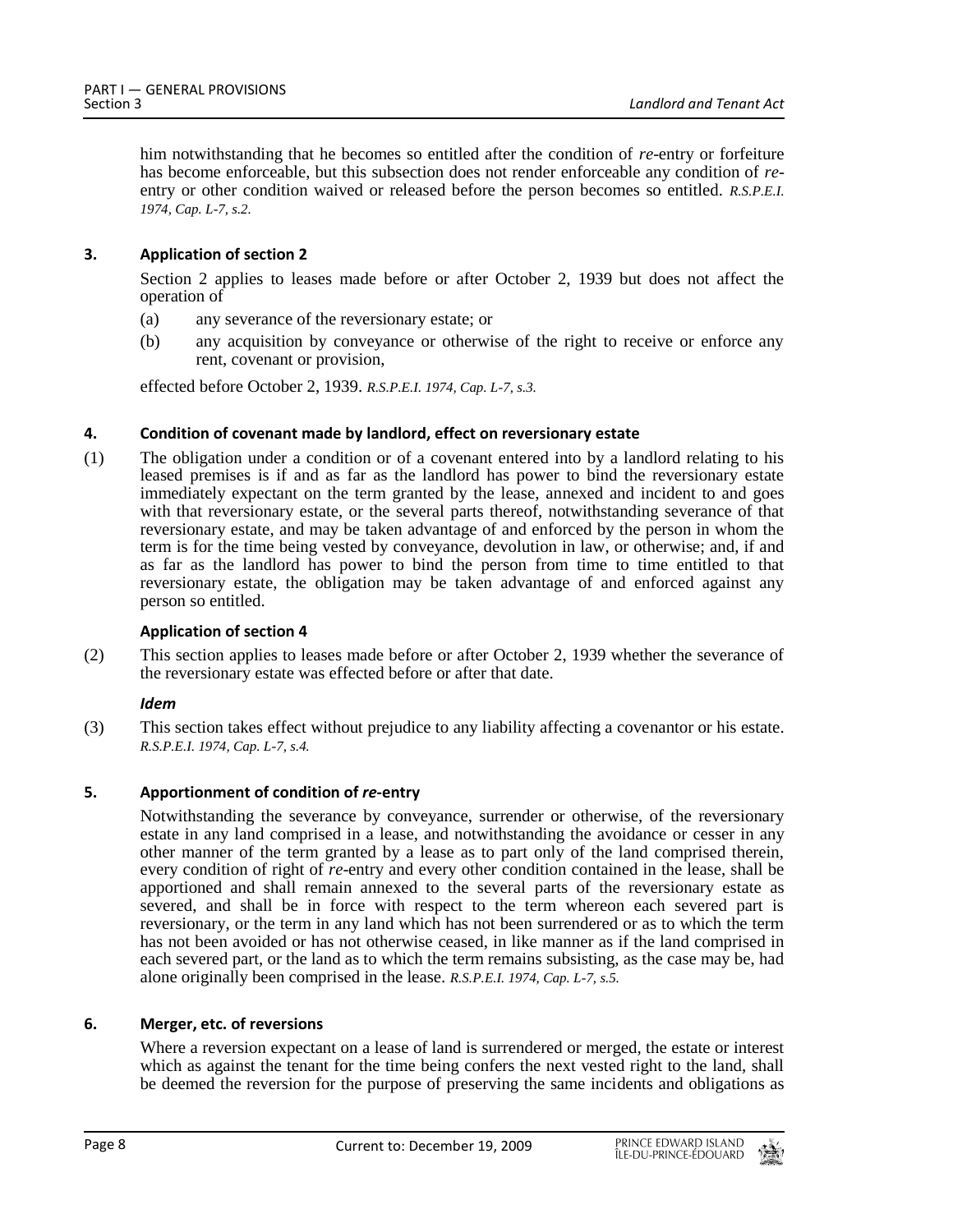would have affected the original reversion if there had been no surrender or merger thereof. *R.S.P.E.I. 1974, Cap. L-7, s.6.*

## <span id="page-8-0"></span>**7. Waste by tenants**

- (1) Subject always to the express terms of any lease, or of any valid and subsisting covenant, agreement or stipulation affecting the tenancy
	- (a) every tenant for years and every tenant for life is liable to his landlord and to every other person for the time being having a reversionary interest in the leased premises for voluntary waste and for permissive waste in respect of the premises to the extent by which the interest of the landlord and other persons, if any, having a reversionary interest in the premises is detrimentally affected thereby; and
	- (b) every tenant at will is liable to his landlord and every other person having a reversionary interest in the leased premises for voluntary waste in respect of the premises to the extent by which the interest of the landlord and other persons, if any, having a reversionary interest in the premises is detrimentally affected thereby.

## **Enforcement by landlord**

(2) Every landlord and every person having a reversionary interest in any leased premises is entitled in respect of any waste by a tenant in respect of the premises in an action brought in any court of competent jurisdiction to obtain damages or an injunction, or both. *R.S.P.E.I. 1974, Cap. L-7, s.7.*

## <span id="page-8-1"></span>**8. Defects in lease made under power of leasing**

- (1) Where in the intended exercise of any power of leasing whether conferred by a statute or by any other instrument, a lease (in this section referred to as an invalid lease), is granted, which by reason of any failure to comply with the terms of the power is invalid, then
	- (a) as against the person entitled, after the determination of the interest of the grantor, to the reversion; or
	- (b) as against any other person who, subject to any lease properly granted under the power, would have been entitled to the land comprised in the lease,

the lease, if it was made in good faith and the lessee has entered thereunder, shall take effect as a contract for the grant, at the request of the lessee, of a valid lease under the power, of like effect as the invalid lease, subject to such variations as may be necessary in order to comply with the terms of the powers, but a lessee under an invalid lease shall not, by virtue of any such implied contract, be entitled to obtain a variation of the lease if the other persons who would have been bound by the contract are willing and able to confirm the lease without variation.

#### **Where invalid lease becomes valid**

(2) Where a lease granted in the intended exercise of such power is invalid by reason of the grantor not having power to grant the lease at the date thereof but the grantor's interest in the land comprised therein continues after the time when he might, in the exercise of the power, have properly granted a lease in the like terms, the lease shall take effect as a valid lease in like manner as if it had been granted at that date.

## **Person in possession under invalid lease, bound to accept confirmation of**

(3) Where during the continuance of the possession taken under an invalid lease the person for the time being entitled, subject to the possession, to the land comprised therein or to the rents and profits thereof, is able to confirm the lease without variation, the lessee, or other person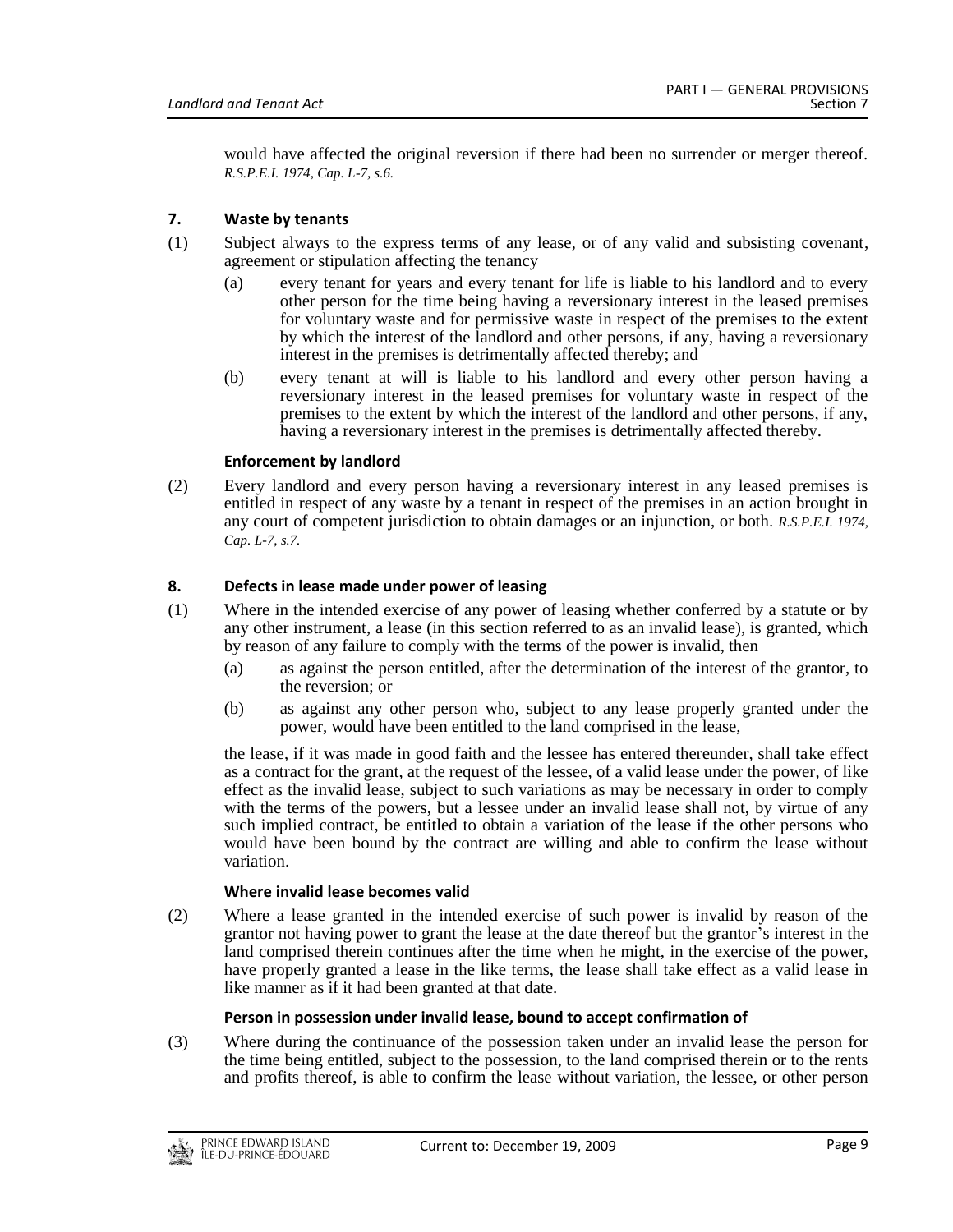who would have been bound by the lease had it been valid, shall, at the request of the person so able to confirm the lease, be bound to accept a confirmation thereof, and thereupon the lease shall have effect and be deemed to have had effect as a valid lease from the grant thereof.

## **Confirmation, how made**

(4) Confirmation under subsection (3) may be by a memorandum in writing signed by or on behalf of the persons respectively confirming and accepting the confirmation of the lease.

## **Receipt or memorandum deemed confirmation, where**

(5) Where a receipt or a memorandum in writing confirming the invalid lease is, upon or before the acceptance of rent thereunder, signed by or on behalf of the person accepting the rent, that acceptance shall, as against that person, be deemed to be a confirmation of the lease.

## **Application of section**

- (6) The foregoing provisions of this section do not affect prejudicially
	- (a) any right of action or other right or remedy to which, but for those provisions or any enactment replaced by those provisions, the lessee named in an invalid lease would or might have been entitled under any covenant on the part of the grantor for title or quiet enjoyment contained therein or implied thereby; or
	- (b) any right of *re*-entry or other right or remedy to which, but for those provisions or any enactment replaced thereby, the grantor or other person for the time being entitled to the reversion expectant on the termination of the lease, would or might have been entitled by reason of any breach of the covenants, conditions, or provisions contained in the lease, and binding on the lessee.

## **Deemed intended exercise of power of leasing**

(7) Where a valid power of leasing is vested in or may be exercised by a person who grants a lease which, by reason of the determination of the interest of the grantor or otherwise, cannot have effect and continuance according to the terms thereof independently of the power, the lease shall for the purposes of this section be deemed to have been granted in the intended exercise of the power although the power is not referred to in the lease.

#### **Application of section**

(8) This section takes effect without prejudice to the provision in this Act for the grant of leases in the name and on behalf of the estate owner of the land affected. *R.S.P.E.I. 1974, Cap. L-7, s.8.*

## <span id="page-9-0"></span>**9. Right of** *re***-entry for non-payment of rent**

In every lease in writing whenever made, unless it is otherwise agreed, and in every lease by parol, there shall be implied an agreement that if the rent reserved, or any part thereof, remains unpaid for fifteen days after any of the days on which it ought to have been paid, although no formal demand thereof has been made, the landlord may, at any time thereafter, into and upon the demised premises, or any part thereof in the name of the whole, *re*-enter, and have the premises again, repossess and enjoy as of his former estate; and the occupant thereof shall be deemed to be an overholding tenant within the meaning of Part III. *R.S.P.E.I. 1974, Cap. L-7, s.9.*

## <span id="page-9-1"></span>**10. Conviction for keeping common bawdy house,** *re***-entry by landlord**

In every lease whenever made there shall be implied an agreement that if the tenant or any other person is convicted of keeping a common bawdy house, within the meaning of the

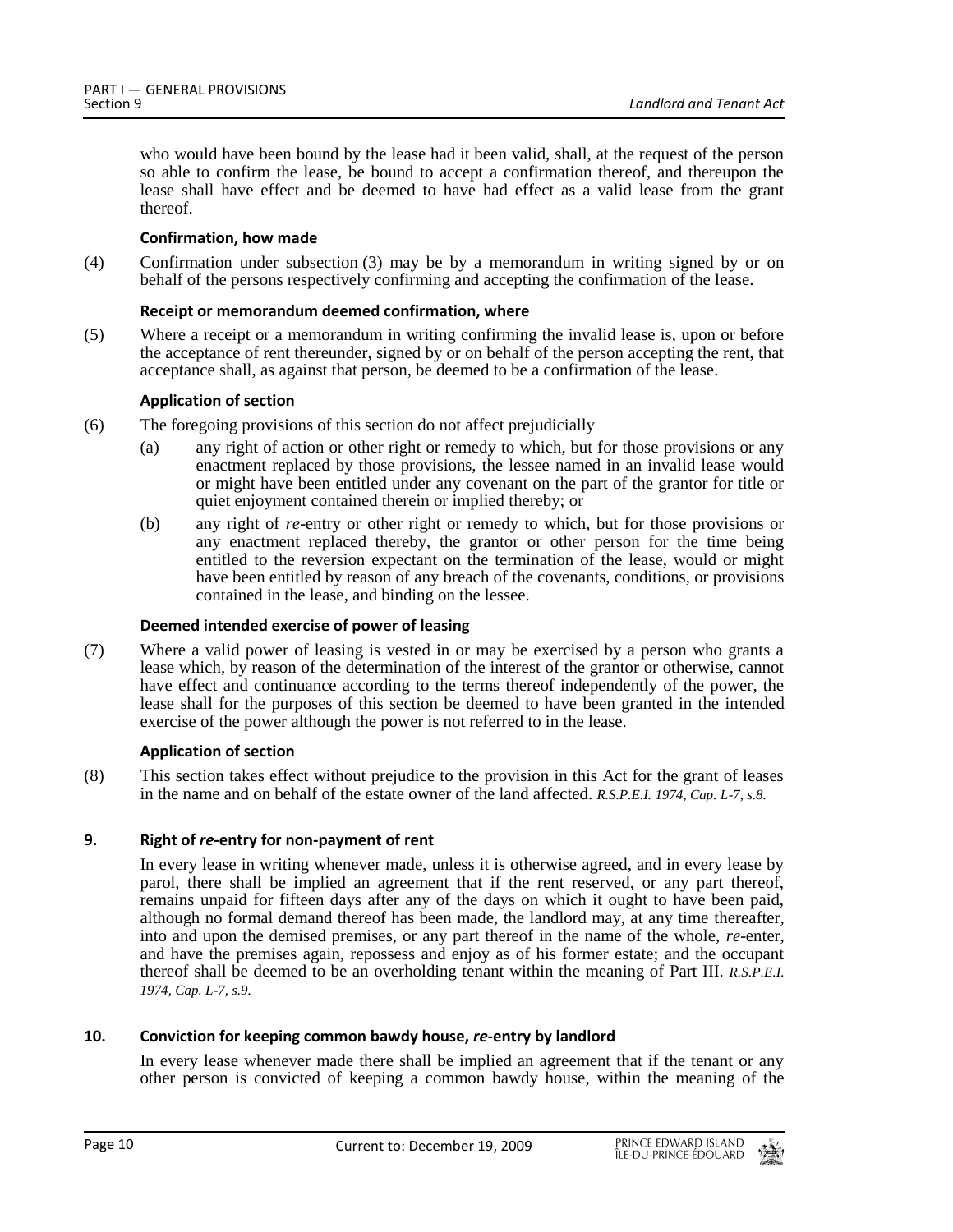*Criminal Code* (Canada) R.S.C. 1985, Chap. C-46, or is convicted of an offence against the provisions of the *Liquor Control Act* R.S.P.E.I. 1988, Cap. L-14 excepting section 38 thereof, on the demised premises, or any part thereof, the landlord may at any time thereafter, into the demised premises, or any part thereof, *re*-enter, and have the premises again, repossess and enjoy as of his former estate. *R.S.P.E.I. 1974, Cap. L-7, s.10.*

## <span id="page-10-0"></span>**11. License to tenant, extent of**

- (1) Where a license is granted to a tenant to do any act, the license, unless otherwise expressed, extends only
	- (a) to the permission actually given;
	- (b) to the specific breach of any provision or covenant referred to; or
	- (c) to any other matter thereby specifically authorized to be done,

and the license does not prevent any proceeding for any subsequent breach unless otherwise specified in the license.

## **Covenants etc. prevail**

- (2) Notwithstanding a license referred to in subsection (1)
	- (a) all rights under covenants and powers of *re*-entry contained in the lease remain in full force and are available as against any subsequent breach of covenant, condition or other matter not specifically authorized or waived, in the same manner as if no license had been granted; and
	- (b) the condition or right of entry remains in force in all respects as if the license had not been granted, except in respect of the particular matter authorized to be done.

#### **License to assign or sublet, right of** *re***-entry**

- (3) Where in any lease there is a power or condition of *re*-entry on the tenant assigning, subletting or doing any other specified act without a license, and a license is granted
	- (a) to any one of two or more tenants to do any act, or to deal with his equitable share or interest; or
	- (b) to any tenant, or to any one of two or more tenants to assign or underlet part only of the property, or to do any act in respect of part only of the property,

the license does not operate to extinguish the right of *re*-entry in case of any breach of covenant or condition by the co-lessees of the other shares or interests in the property, or by the tenant or tenants of the rest of the property, as the case may be, in respect of such shares or interests or remaining property, but the right of *re*-entry remains in force in respect of the shares, interests or property not the subject of the license.

#### **Application of section**

(4) This subsection does not authorize the grant after October 2, 1939 of a license to create an undivided share in a legal estate. *R.S.P.E.I. 1974, Cap. L-7, s.11.*

## <span id="page-10-1"></span>**12. Covenant etc. against assigning, subletting conditional**

- (1) In every lease containing a covenant, condition, or agreement against assigning, subletting, or parting with the possession, or disposing of the land leased without license or consent, such covenant, condition, or agreement shall, unless the lease contains an express provision to the contrary, be deemed to be subject
	- (a) to a proviso to the effect that the license or consent shall not be unreasonably withheld; and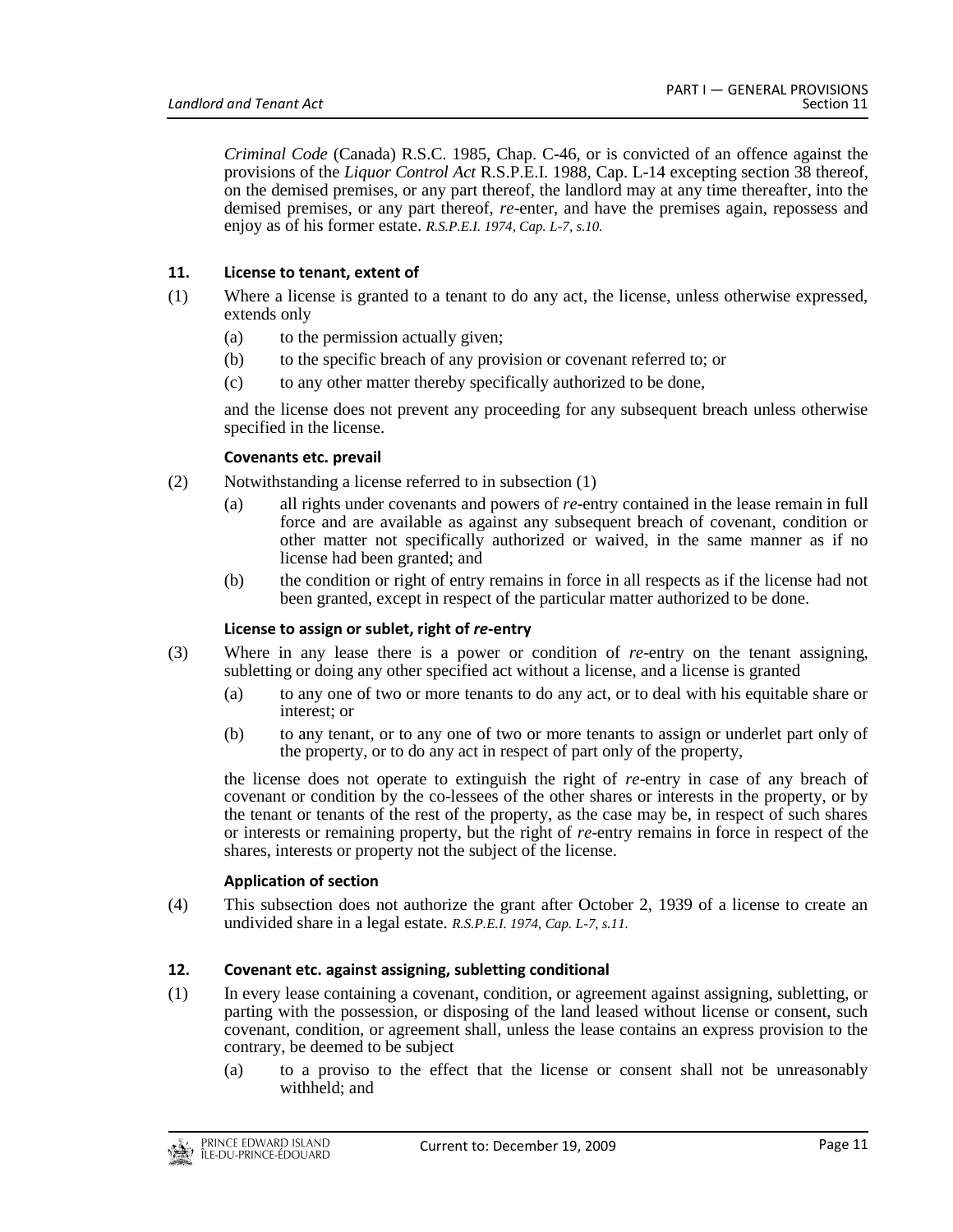(b) to a proviso to the effect that no fine or sum of money in the nature of a fine is payable for or in respect of the license or consent, but this proviso does not preclude the right to require the payment of a reasonable sum in respect of any legal or other expense incurred in relation to the license or consent.

## **Judge may make order allowing assignment or subletting**

(2) Where the landlord refuses or neglects to give a license or consent to assign or sublet, a judge of the Supreme Court, upon the application of the tenant, or assignee or subtenant, and after notice to the landlord, may make an order determining whether or not such license or consent is unreasonably withheld, and where it is so withheld, permitting the assignment or sublease to be made; and the order shall be the equivalent of the license or consent of the landlord within the meaning of any covenant or condition requiring the same, and such assignment or sublease is not a breach thereof.

## **Costs of application**

(3) The costs of an application under subsection (2) shall be in the discretion of the judge and shall conform, as nearly as may be, to costs in the Supreme Court. *R.S.P.E.I. 1974, Cap. L-7, s.12; 1975, c.27, s.5.*

## <span id="page-11-0"></span>**13. Notice by tenant to landlord of proceedings**

Every tenant to whom there is delivered any process of any court for the recovery of premises demised to or held by him or to whose knowledge any such process comes, shall forthwith give notice thereof to his landlord or his agent, and if he fails so to do, he is answerable for all damages sustained by the landlord by reason of the failure to give the notice. *R.S.P.E.I. 1974, Cap. L-7, s.13.*

#### <span id="page-11-1"></span>**14. Definitions**

In this section and sections 15 and 16

- (a) "lease" means every agreement in writing, and every parol agreement whereby one person as landlord confers upon another person as tenant the right to occupy land, and every sublease and every agreement for a sublease and every assurance whereby any rent is secured by condition;
- (b) "mining lease" means a lease for mining purposes, which purposes includes the searching for, working, getting, making merchantable, smelting or otherwise converting or working for the purposes of any manufacture, carrying away or disposing of mines or minerals, and substances in, on or under the land, obtainable by underground or by surface working or purposes connected therewith and includes a grant or license for mining purposes;
- (c) "sublease" includes an agreement for a sublease where the sublessee has become entitled to have his sublease granted;
- (d) "subtenant" includes any person deriving title under a sublease;
- (e) "tenant" includes every lessee, occupant, subtenant and their assigns and legal representatives. *R.S.P.E.I. 1974, Cap. L-7, s.14.*

## <span id="page-11-2"></span>**15. Right of** *re***-entry or forfeiture, not enforceable until**

(1) A right of *re*-entry or forfeiture under any proviso or stipulation in a lease for a breach of any covenant or condition in the lease other than a proviso in respect of the payment of rent, shall

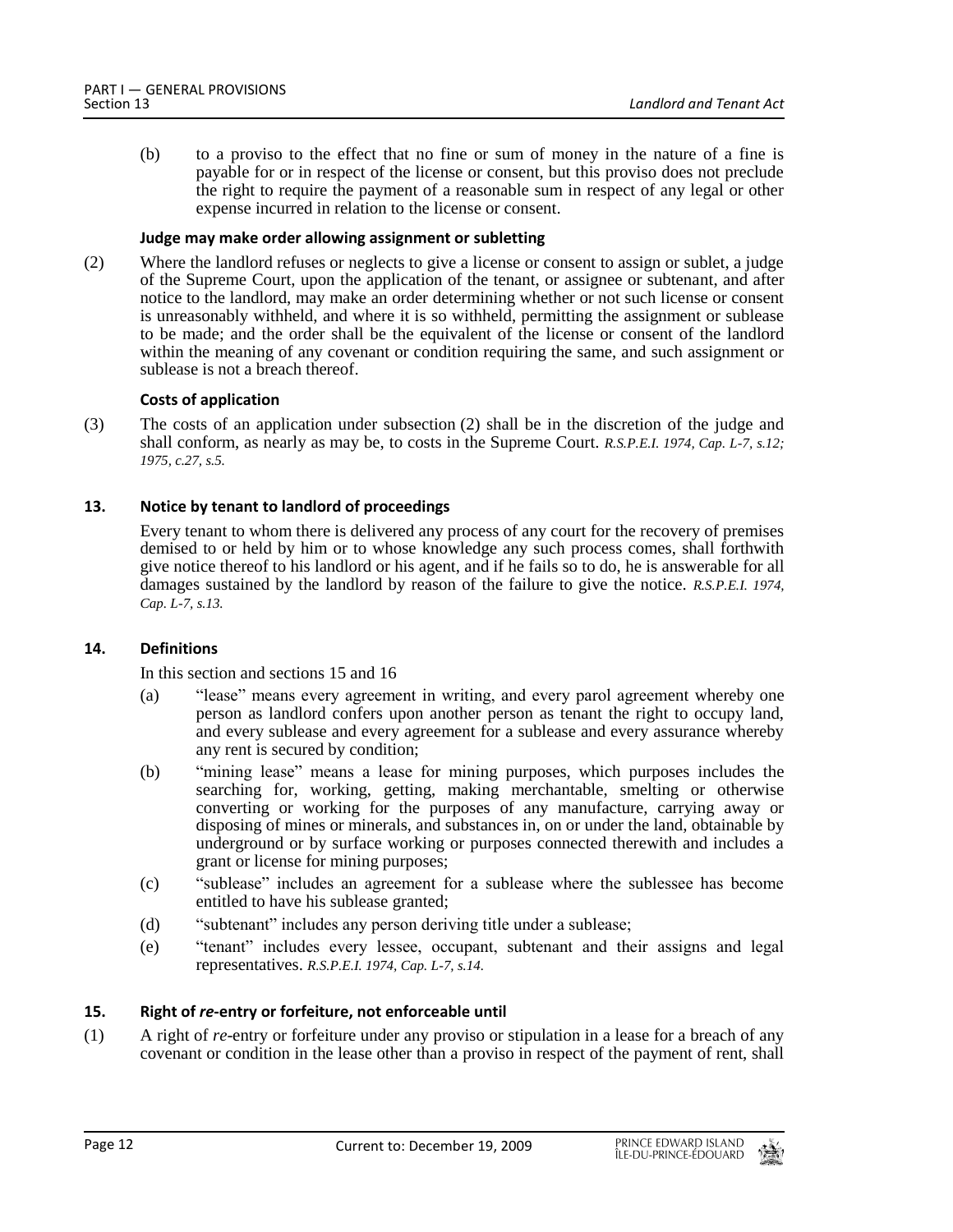not be enforceable, in any case in which the breach is capable of remedy or of being compensated by money payment, unless and until

- (a) the landlord serves on the tenant a notice specifying the particular breach, and requiring the tenant to remedy or to make compensation in money for the breach; and
- (b) the tenant fails, within a reasonable time after the service of the notice, to remedy the breach, or to make compensation in money to the satisfaction of the landlord for the breach.

## **Application by tenant to court for relief**

(2) Where a landlord is proceeding by action or otherwise to enforce any right of *re*-entry or forfeiture, whether for non-payment of rent or for other cause, the tenant may in the landlord's action, if any, or if there is no such action pending, then in an action brought by himself, apply to the court for relief, and the court may grant such relief as having regard to the proceedings and conduct of the parties under the foregoing provisions of this section and to all the other circumstances the court thinks fit, and on such terms as to payment of rent, costs, expenses, damages, compensation, penalty, or otherwise, including the granting of an injunction to restrain any like breach in the future as the court may consider just.

## **Application of section**

(3) This section applies, whether the proviso or stipulation under which the right of *re*-entry or forfeiture accrues is inserted in the lease or is implied therein.

#### **Lease limited to continue until breach, term of**

(4) For the purposes of this section a lease limited to continue as long as the tenant abstains from committing a breach of covenant shall be and take effect as a lease to continue for any longer term for which it could subsist, but determinable by a proviso for *re*-entry on such a breach.

#### **Action for non-payment of rent terminated, when**

(5) Where the action is brought to enforce a right of *re*-entry or forfeiture for non-payment of rent and the tenant at any time before judgment pays into court all the rent in arrears and the costs of the action, the cause of action is at an end.

#### **Relief granted, effect of lease**

(6) Where relief is granted under the provisions of this section the tenant holds and enjoys the demised premises according to the lease thereof made without any new lease.

#### **Covenant or condition to insure,** *re***-entry & forfeiture where breach**

(7) Where the right of *re*-entry or forfeiture is in respect of a breach of a covenant or condition to insure, relief shall not be granted if at the time of the application for relief there is not a policy of insurance in force in conformity with the covenant or condition to insure, except, in addition to any other terms which the court may impose, upon the term that the insurance is effected.

#### **Application of section**

(8) This section applies to leases made either before or after October 2, 1939 and applies notwithstanding any stipulation to the contrary.

#### *Idem*

- (9) This section does not extend
	- (a) to a covenant or condition against the assigning, underletting, parting with the possession, or disposing of the land leased;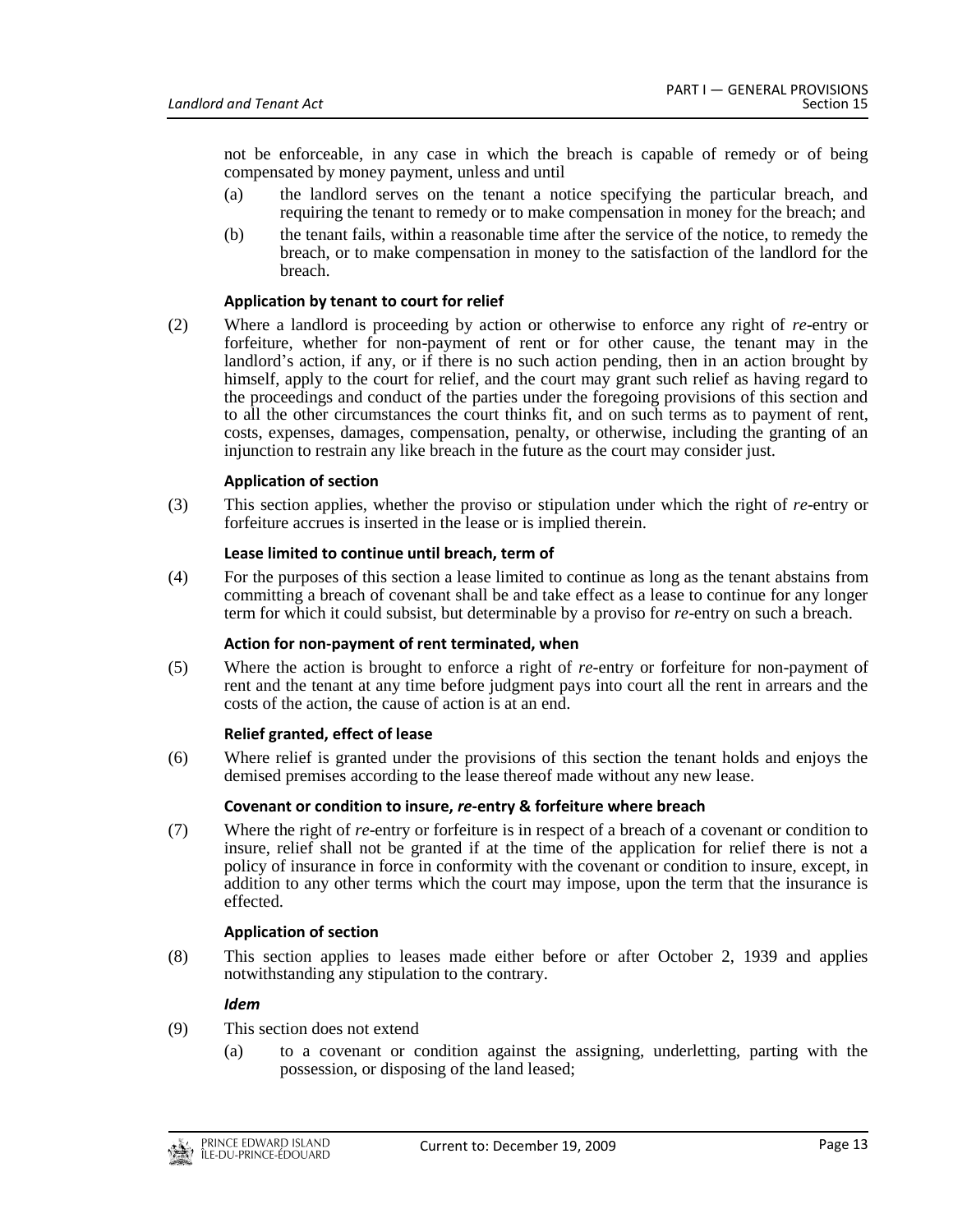- (b) in the case of a mining lease, to a covenant or condition for allowing the landlord to have access to or inspect books, accounts, records, weighing machines or other things, or to enter or inspect the mine or the workings thereof; or
- (c) to a condition for forfeiture on the bankruptcy of the tenant or on the taking in execution of the lessee's interest if contained in
	- (i) a lease of agricultural or pastoral land,
	- (ii) a mining lease,
	- (iii) a lease of a house let as a dwelling-house with the use of any furniture, books, works of art or other chattels not being in the nature of fixtures,
	- (iv) a lease of land with respect to which the personal qualifications of the tenant are of importance for the preservation of the value or character of the property, or on the ground of neighbourhood to the landlord, or to any person holding under him.

## **Location of tenant uncertain, service of notice**

(10) If the whereabouts of the tenant cannot be ascertained after reasonable inquiry or if the tenant is evading service, the notice referred to in subsection (1) may be served on the tenant by leaving it at the place of residence of the tenant with any adult person for the time being in charge thereof, and if the premises are unoccupied, the notice may be served by posting it up in a conspicuous manner upon some part of the demised premises. *R.S.P.E.I. 1974, Cap. L-7, s.15.*

## <span id="page-13-0"></span>**16. Vesting term of lease in subtenant where landlord enforcing right of** *re***-entry or forfeiture**

Where a landlord is proceeding by action or otherwise to enforce a right of *re*-entry or forfeiture under any covenant, proviso or stipulation in a lease or for non-payment of rent, the court, on application by any person claiming as subtenant any estate or interest in the property comprised in the lease or any part thereof, either in the landlord's action, if any, or in any action brought or summary application made to the court by such person for that purpose, may make an order vesting for the whole term of the lease or any less term the property comprised in the lease, or any part thereof, in any person entitled as subtenant to any estate or interest in such property upon such conditions, as to execution of any deed or other document, payment of rent, costs, expenses, damages, compensation, giving security or otherwise, as the court in the circumstances of each case thinks fit, but in no case is the subtenant entitled to require a lease to be granted to him for any longer term than he had under his original sublease. *R.S.P.E.I. 1974, Cap. L-7, s.16.*

#### <span id="page-13-1"></span>**17. Waiver, operation of**

Where the actual waiver by a lessor or the persons deriving title under him of the benefit of any covenant or condition in any lease is proved to have taken place in any particular instance, the waiver shall not, unless a contrary intention appears, be deemed to extend to any instance, or to any breach of covenant or condition except that to which the waiver specially relates, nor operate as a general waiver of the benefit of any such covenant or condition. *R.S.P.E.I. 1974, Cap. L-7, s.17.*

## <span id="page-13-2"></span>**18. Covenant to pay taxes, scope**

Unless it is otherwise expressly provided in the lease a covenant by a tenant for payment of taxes shall not be deemed to be an obligation to pay taxes assessed for local improvements, or drainage or irrigation rates. *R.S.P.E.I. 1974, Cap. L-7, s.18; 1975, c.27, s.5; 1978, c.19, s.3.*

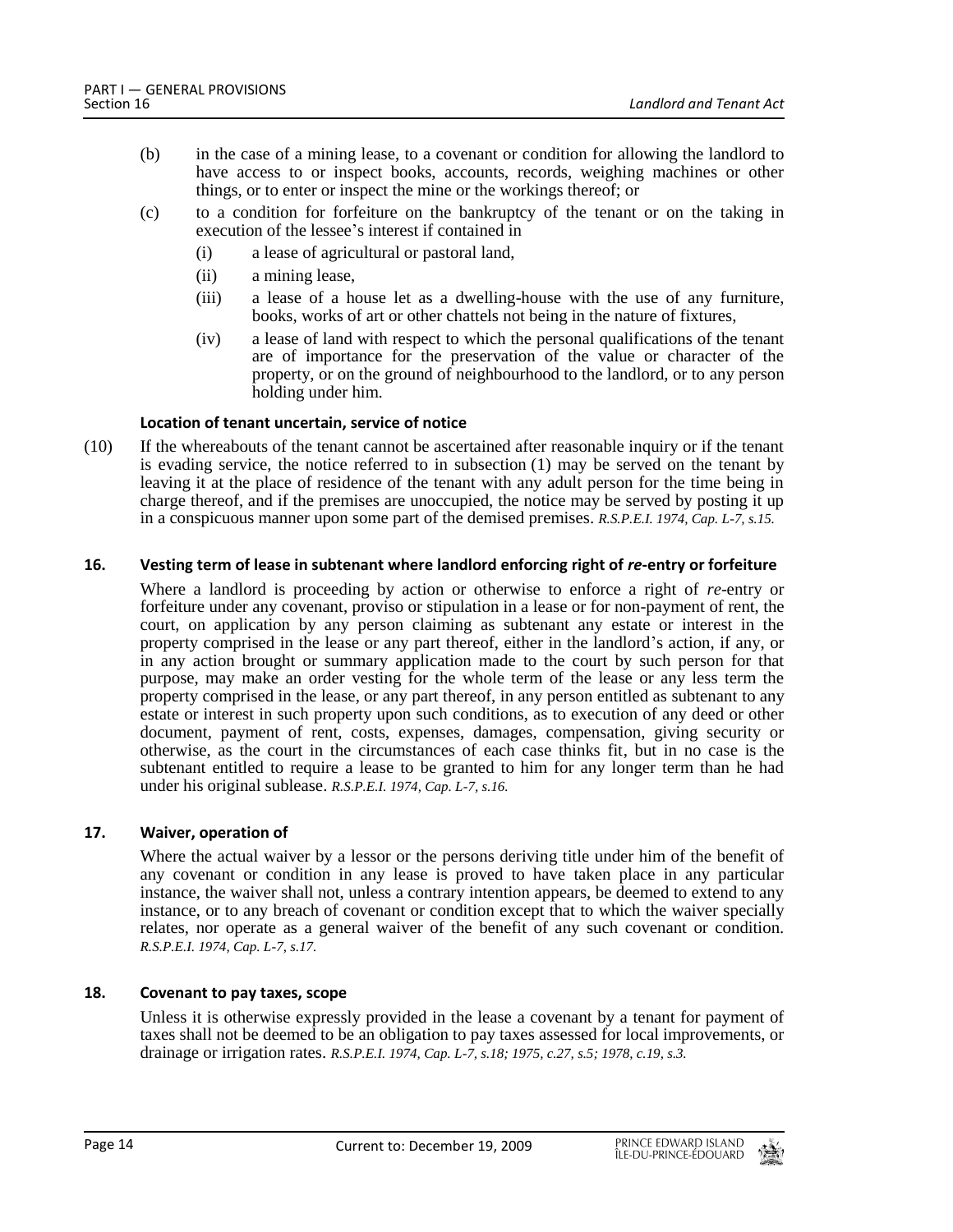## <span id="page-14-0"></span>**19. Notice to quit, requirements**

- (1) Subject to an express agreement to the contrary, sufficient notice to quit shall be deemed to have been given if there is given
	- (a) in the case of a weekly tenancy, a week's notice ending with the week;
	- (b) in the case of a monthly tenancy, a month's notice ending with the month;
	- (c) in the case of a tenancy from year to year, three month's notice ending, in the case of a tenancy originally from year to year, with an anniversary of the last day of the first year thereof, and in the case of all other tenancies from year to year, with an anniversary of the last day of the original tenancy,

but, in the case of a lease of agricultural lands, not less than six month's notice to quit shall be given.

#### **Determination of lease, tenant in possession: terms of tenancy**

(2) In case a tenant, upon the determination of his lease, whether created by writing or by parol, remains in possession with the consent, express or implied, of the landlord, he shall be deemed to be holding subject to the terms of the lease, so far as they are applicable.

#### **Certain tenancies deemed from year to year**

(3) In case the tenancy created by the lease was neither a weekly nor monthly tenancy nor a tenancy from year to year, the overholding tenant shall be deemed to be holding as a tenant from year to year. *R.S.P.E.I. 1974, Cap. L-7, s.19.*

## <span id="page-14-1"></span>**20. Recovery of rent**

Where any rent is payable or reserved by virtue of any deed, transfer or other assurance, or by will, and there exists no express right of distress for the recovery thereof, the person entitled to receive the rent shall have the same right of distress for the recovery thereof as if it were rent reserved upon lease. *R.S.P.E.I. 1974, Cap. L-7, s.20.*

## <span id="page-14-2"></span>**21. Attornment of a tenant to stranger**

- (1) Every attornment of a tenant of any land to a stranger claiming title to the estate of his landlord shall be absolutely null and void, and the possession of his landlord shall not be deemed to be changed, altered or affected by such attornment, but nothing herein shall vacate or affect an attornment made
	- (a) pursuant to and in consequence of a judgment or order of a court; or
	- (b) with the privity and consent of the landlord.

#### **Application of section**

(2) Nothing herein contained shall alter, prejudice or affect any rights which a vendor, mortgagee or incumbrancee may now possess under any law or statute. *R.S.P.E.I. 1974, Cap. L-7, s.21.*

#### <span id="page-14-3"></span>**22. Grant or conveyance of rent, attornment not necessary**

(1) Every grant or conveyance of any rent or of the reversion or remainder of any land is good and effectual without any attornment of the tenant of the land out of which the rent issues, or of the particular tenant upon whose particular estate the reversion or remainder is expectant or depending.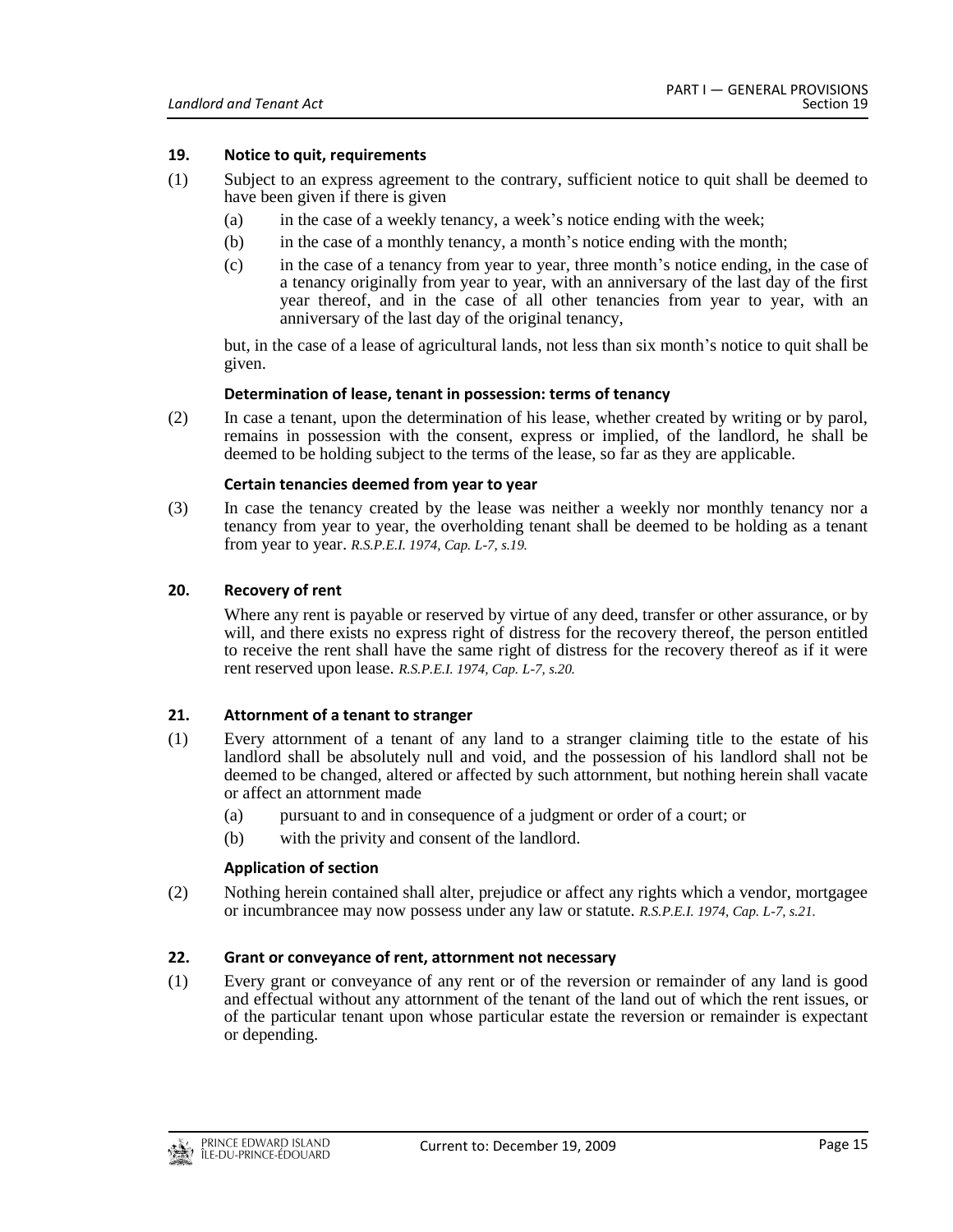## **Liability of tenant where no notice of grant**

(2) A tenant shall not be prejudiced or damaged by the payment of rent to any grantor or by breach of any condition for non-payment of rent before notice to him of the grant. *R.S.P.E.I. 1974, Cap. L-7, s.22.*

## <span id="page-15-0"></span>**23. Effect of renewal on subleases**

(1) Where a lease is duly surrendered in order to be renewed, and a new lease is made and executed by the chief landlord, the new lease is, without a surrender of all or any of the underleases, as good and valid as if all the underleases derived thereout had been likewise surrendered at or before the time of taking of the new lease.

## **Estate for life or for years, entitlement to rents, when**

(2) Every person in whom any estate for life, or lives, or for years, is from time to time vested by virtue of the new lease, is entitled to the rents, covenants and duties, and have like remedy for recovery thereof, and the underlessees shall hold and enjoy the land in the respective underleases comprised as if the original lease had been kept on foot and continued, and the chief landlord shall have and is entitled to such and the same remedy by distress or entry in and upon the land comprised in any underleases for the rents and duties reserved by the new lease, so far as the same do not exceed the rents and duties reserved in the lease out of which the sublease was derived, as he would have had if the former lease had been still continued or as he would have had if the respective underleases had been renewed under the new principal lease. *R.S.P.E.I. 1974, Cap. L-7, s.23.*

## <span id="page-15-1"></span>**24. Renewal of leases by court, landlord etc. out of province etc.**

(1) Where any person who, in pursuance of any covenant or agreement in writing, if within the province and amenable to the process of the court, might be compelled to execute any lease by way of renewal, is not within the province, or is not amenable to the process of the court, the court upon the application of any person entitled to such renewal, whether the person is or is not under any disability, may direct such person as the court thinks proper to appoint for that purpose to accept a surrender of the subsisting lease, and to make and execute a new lease in the name of the person who ought to have renewed the same.

#### **Effect of renewal**

(2) A new lease executed by the person so appointed shall be as valid as if the person in whose name the same was made was alive and not under any disability and had himself executed it.

#### **Discretion vested in court to establish right**

(3) In every such case it is in the discretion of the court to direct an action to be brought to establish the right of the person seeking renewal, and not to make the order for such new lease unless by the judgment to be made in such action, or until after it shall have been entered.

## **Renewal of lease conditional upon payment of money**

(4) A renewed lease shall not be executed by virtue of this section in pursuance of any covenant, or agreement, unless the sum of money, if any, which ought to be paid on the renewal and the things, if any, which ought to be performed in pursuance of the covenant or agreement by the tenant are first paid and performed, and counterparts of every such renewed lease are duly executed by the tenant.

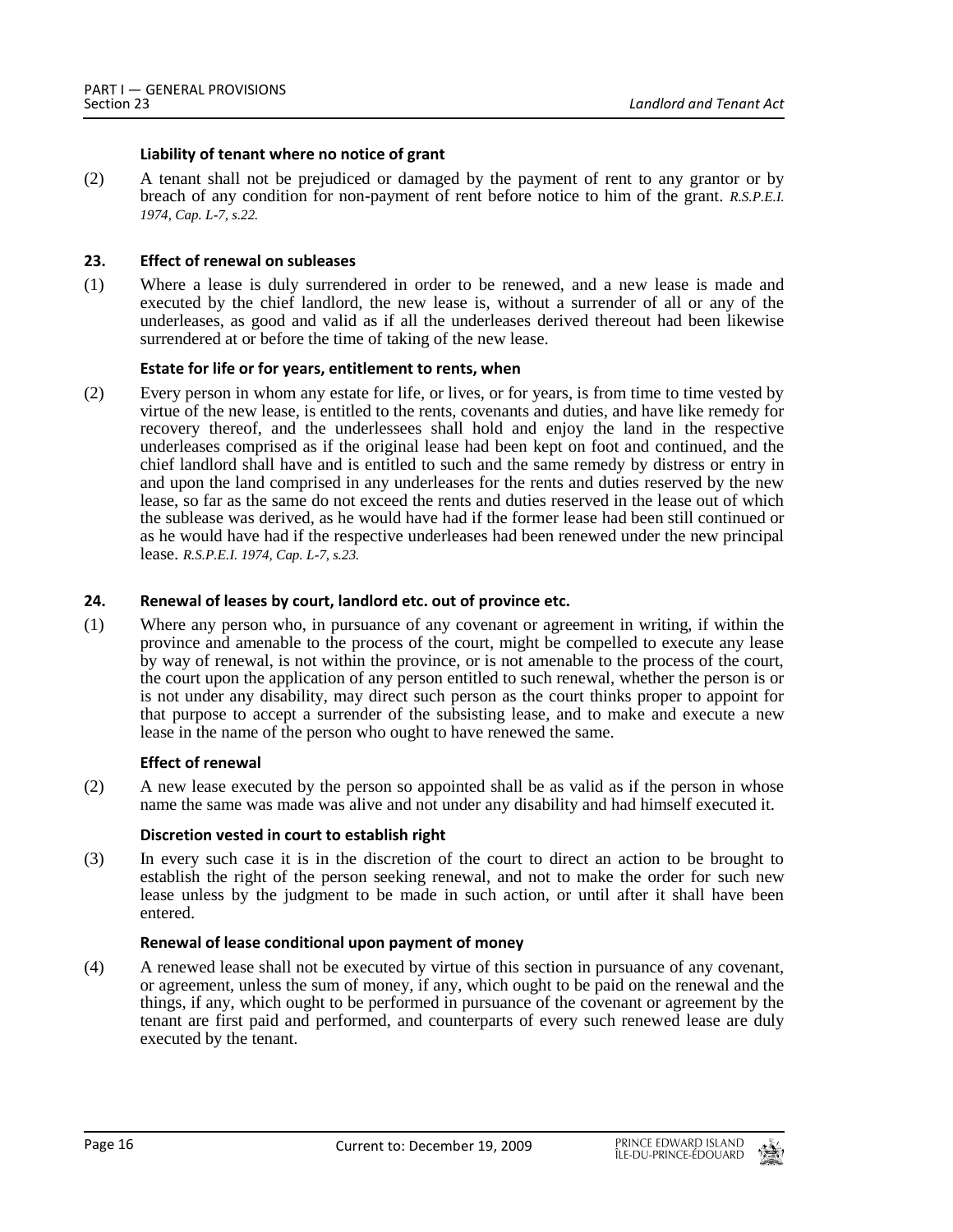## **Payment of money received to**

(5) All sums of money which are had, received or paid for, or on account of, the renewal of any lease by any person out of the province or not amenable to the process of the court, after a deduction of all necessary incidental charges and expenses, shall be paid to such person or in such manner or into court to such account and be applied and disposed of as the court shall direct.

## **Costs and expenses of application etc.**

(6) The court may order the costs and expenses of and relating to the application, orders, directions, conveyances and transfers, or any of them, to be paid and raised out of or from lands or the rents in respect of which they are respectively made, in such manner as the court shall consider proper. *R.S.P.E.I. 1974, Cap. L-7, s.24.*

## <span id="page-16-0"></span>**25. Farm land held under lease subject to determination upon uncertain event**

Where any farm land is held by a tenant subject to the payment of a rent which substantially represents the fair annual letting value of the land of a landlord whose interest in the land is liable to be determined by death or by any uncertain event, upon the interest of the landlord being determined by death or other uncertain event,

- (a) in lieu of any claim for emblements, the tenant shall continue to hold and occupy such land until the expiration of the then current year of his tenancy and shall then quit upon the terms of his tenancy in the same manner as if the tenancy were then determined by effluxion of time or other lawful means during the continuance of the landlord's estate;
- (b) the person succeeding to the interest of the landlord is entitled to recover from the tenant in the same manner as his predecessor could have done if his interest in the land had not been determined, a fair proportion of the rent for the period between the day upon which the interest of the predecessor ceased and the time of quitting; and
- (c) the person so succeeding and the tenant respectively, as between themselves and as against each other, are entitled to all the same benefits and advantages and are subject to the same liabilities as the predecessor and the tenant would have been entitled or subject to in case the tenancy had been determined by effluxion of time or other lawful means at the expiration of the current year and during the continuance of the predecessor's interest in the land. *R.S.P.E.I. 1974, Cap. L-7, s.25.*

# **PART II — DISTRESS FOR RENT**

## <span id="page-16-2"></span><span id="page-16-1"></span>**26. Distress for rent, when**

Upon the determination of any lease the person entitled as landlord to receive any rent made payable thereby may, at any time within six months next after the determination of the lease, and during the continuance of the landlord's title or interest, and during the possession of the tenant from whom the rent became due, distrain for any rent due and in arrears and in the same manner as he might have done if the lease were not determined. *R.S.P.E.I. 1974, Cap. L-7, s.26.*

#### <span id="page-16-3"></span>**27. Recovery of rent for deceased**

A person entitled to any rent or land for the life of another may recover by action or distress the rent due and owing at the time of the death of the person for whose life the rent or land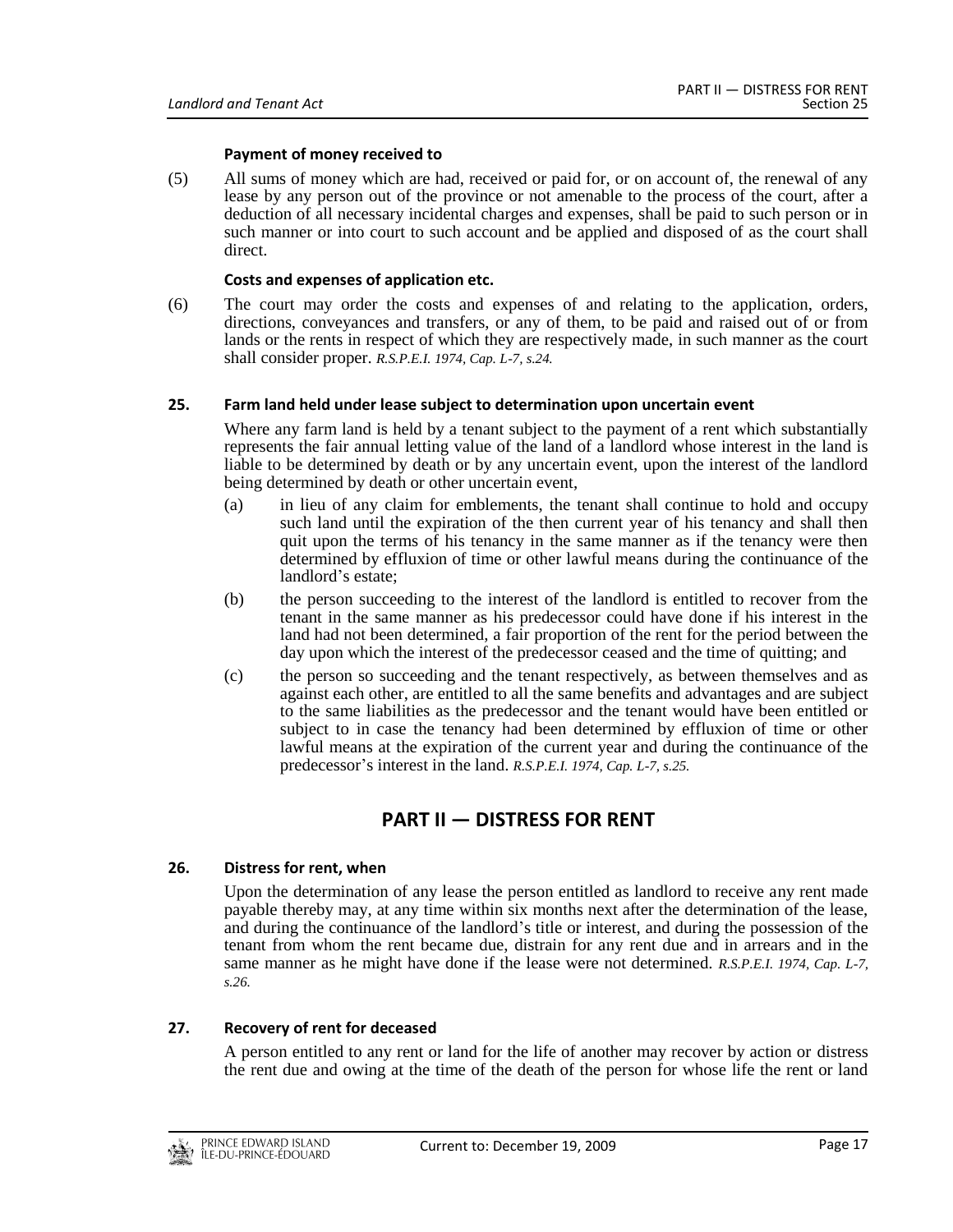depended as he might have done if the person by whose death the estate in the rent or land determined had continued in life. *R.S.P.E.I. 1974, Cap. L-7, s.27.*

## <span id="page-17-0"></span>**28. Amount of goods subject to distress**

(1) No person shall take under distress more goods than are reasonably sufficient to satisfy the rent in arrears and the costs of the distress.

## **Limitation of action for excessive distress**

(2) Where chattels are distrained for rent due, the person making the distress is not liable to any action for excessive distress, if within seven days after the making of the distress he abandons the excess and thereafter holds under the distress no more chattels than are reasonably necessary to satisfy the rent due with the costs of the distress. *R.S.P.E.I. 1974, Cap. L-7, s.28.*

## <span id="page-17-1"></span>**29. Times distress prohibited**

No distress for rent shall be made at any time in the interval between five o'clock in the afternoon and eight o'clock in the following morning. *R.S.P.E.I. 1974, Cap. L-7, s.29.*

## <span id="page-17-2"></span>**30. Goods not on premises not subject to distress**

Except as herein otherwise provided, goods or chattels which are not at the time of the distress upon the premises in respect of which the rent distrained for is due shall not be distrained for rent. *R.S.P.E.I. 1974, Cap. L-7, s.30.*

#### <span id="page-17-3"></span>**31. Domestic animals subject to distress**

There may be taken under a distress for rent any horses, cattle, sheep, swine, poultry, fowl, livestock and other domestic animals that are grazing, pasturing or feeding upon any highway or way belonging or appertaining to the premises in respect of which the rent distrained for is payable. *R.S.P.E.I. 1974, Cap. L-7, s.31.*

#### <span id="page-17-4"></span>**32. Fraudulent or clandestine removal of goods by tenant**

(1) Where a tenant of land held under any kind of tenancy under which rent is payable, fraudulently or clandestinely removes or causes to be removed from the land so held by him, at a time when there are any arrears of rent payable in respect thereof that are recoverable by distress, any goods or chattels liable to such distress, to prevent the landlord from distraining the same for arrears of rent so payable, the landlord or any person by him duly authorized may, within thirty days next after such removal, take and seize as a distress for such arrears any goods and chattels so removed, wherever the same are found, and may sell or otherwise dispose of the goods and chattels so taken in such manner as if the same had actually been distrained by the landlord for arrears of rent upon the premises from which the same had been so removed.

#### **Purchases without notice for valuable consideration**

(2) Notwithstanding subsection (1), no property referred to in subsection (1) shall be taken as a distress for the arrears of rent payable, that has been sold or disposed of for valuable consideration, before the seizure that was made, to any person not having notice of the fraud, as aforesaid. *R.S.P.E.I. 1974, Cap. L-7, s.32.*

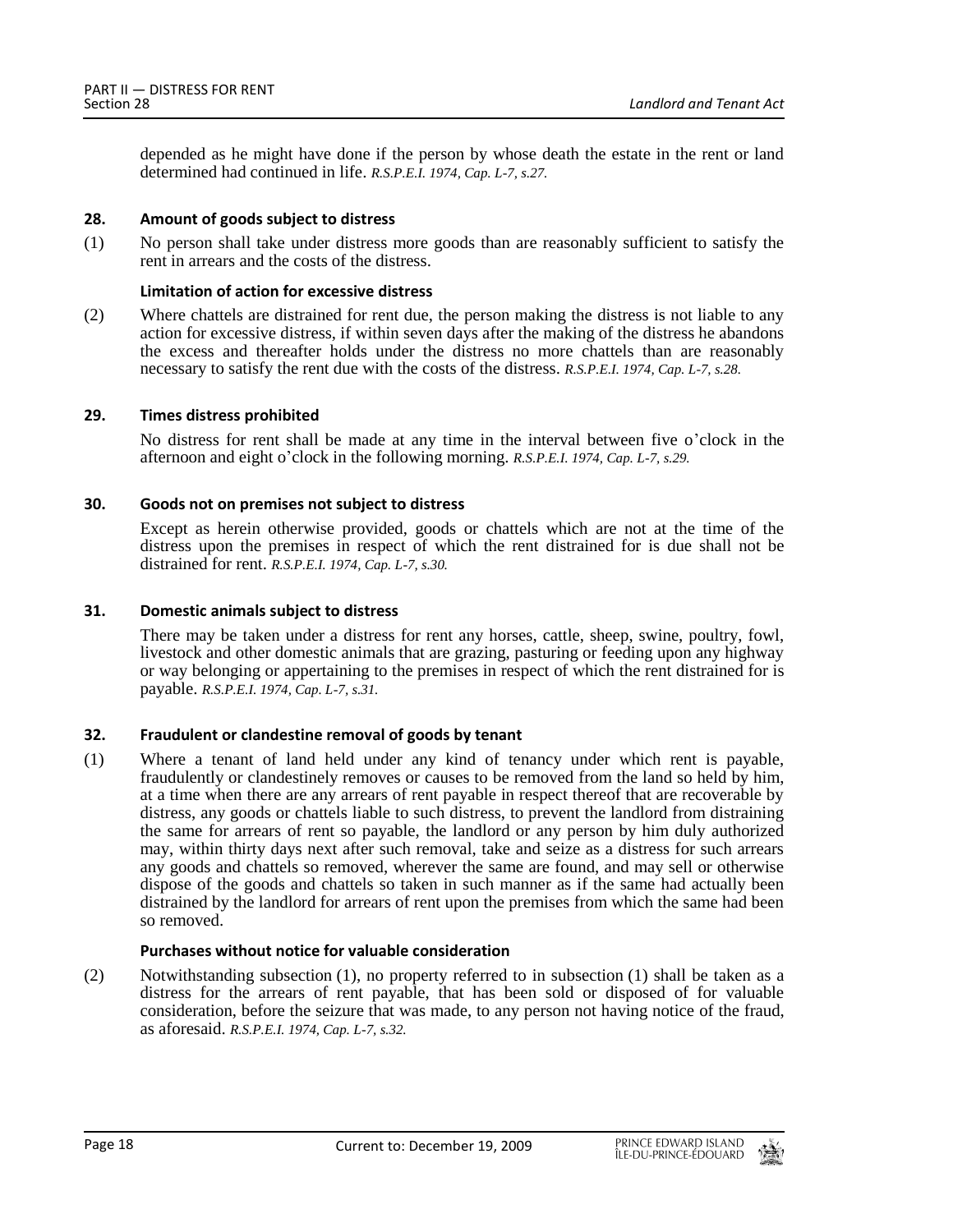## <span id="page-18-0"></span>**33. Search and seizure of goods fraudulently or clandestinely removed**

(1) Every person lawfully charged with the duty of executing a warrant of distress for rent who has reason to believe that any goods or chattels have been fraudulently or clandestinely removed for the purpose of preventing the landlord from distraining them, and that the said goods are in any building, yard, inclosure or place in such circumstances as to prevent them from being taken or seized as a distress for arrears of rent, may at any time between eight o'clock in the morning and five o'clock in the afternoon enter into and upon the building, yard, inclosure or place and every part thereof for the purpose of searching for any goods and chattels so removed and may seize the goods and chattels there found for arrears of rent as he might have done if they were in an open field or place upon the premises from which they were removed, and for that purpose may obtain entry upon and access to the premises by breaking or removing any doors or any locks or other fastenings whereby such entry and access is hindered.

## **Resistance to search and seizure, overcoming**

(2) If any person encounters any resistance in doing any of the acts and things which he is authorized by subsection (1) to do, he may call upon any peace officer to assist him in overcoming that resistance, and such person in the presence of a peace officer and the peace officer are each empowered to use such force as is reasonably necessary for the purpose of overcoming that resistance. *R.S.P.E.I. 1974, Cap. L-7, s.33.*

## <span id="page-18-1"></span>**34. Liability of tenant for double value of goods removed**

Every tenant and every other person who fraudulently or clandestinely removes any goods and chattels for the purpose of preventing the landlord from distraining the same for arrears of rent, and every person who wilfully and knowingly aids or assists him in so doing or in concealing any goods or chattels so removed, is liable to the landlord for double the value of the said goods, which amount is recoverable by action in any court of competent jurisdiction. *R.S.P.E.I. 1974, Cap. L-7, s.34.*

## <span id="page-18-2"></span>**35. Grain, hay and straw subject to distress**

A landlord, his bailiff or agent, may take under a distress for rent, any sheaves or cocks of grain, or grain loose, or in the straw, or hay, lying or being in any barn or granary or otherwise upon any part of the land charged with the rent. *R.S.P.E.I. 1974, Cap. L-7, s.35.*

## <span id="page-18-3"></span>**36. Growing crops subject to distress**

A landlord, his bailiff or agent, may take growing crops as a distress for rent, excepting such crops as may be subject to a valid crop mortgage given in consideration of the supply of seed or fertilizer therefor. *R.S.P.E.I. 1974, Cap. L-7, s.36.*

## <span id="page-18-4"></span>**37. Where growing crops taken as a distress**

(1) Where growing crops are taken as a distress for rent, the landlord, his bailiff or agent, may cut, gather, make, cure, thresh, carry and lay up the same, when ripe, in the barns or other proper place on the demised premises, and if there is no barn or proper place on the demised premises, then in any other barn or proper place which the landlord procures for that purpose as near as may be to the premises, and may sell or otherwise dispose of the same towards satisfaction for the rent for which such distress is made, and of the charge of such distress and sale in the same manner as other goods and chattels may be seized, distrained and disposed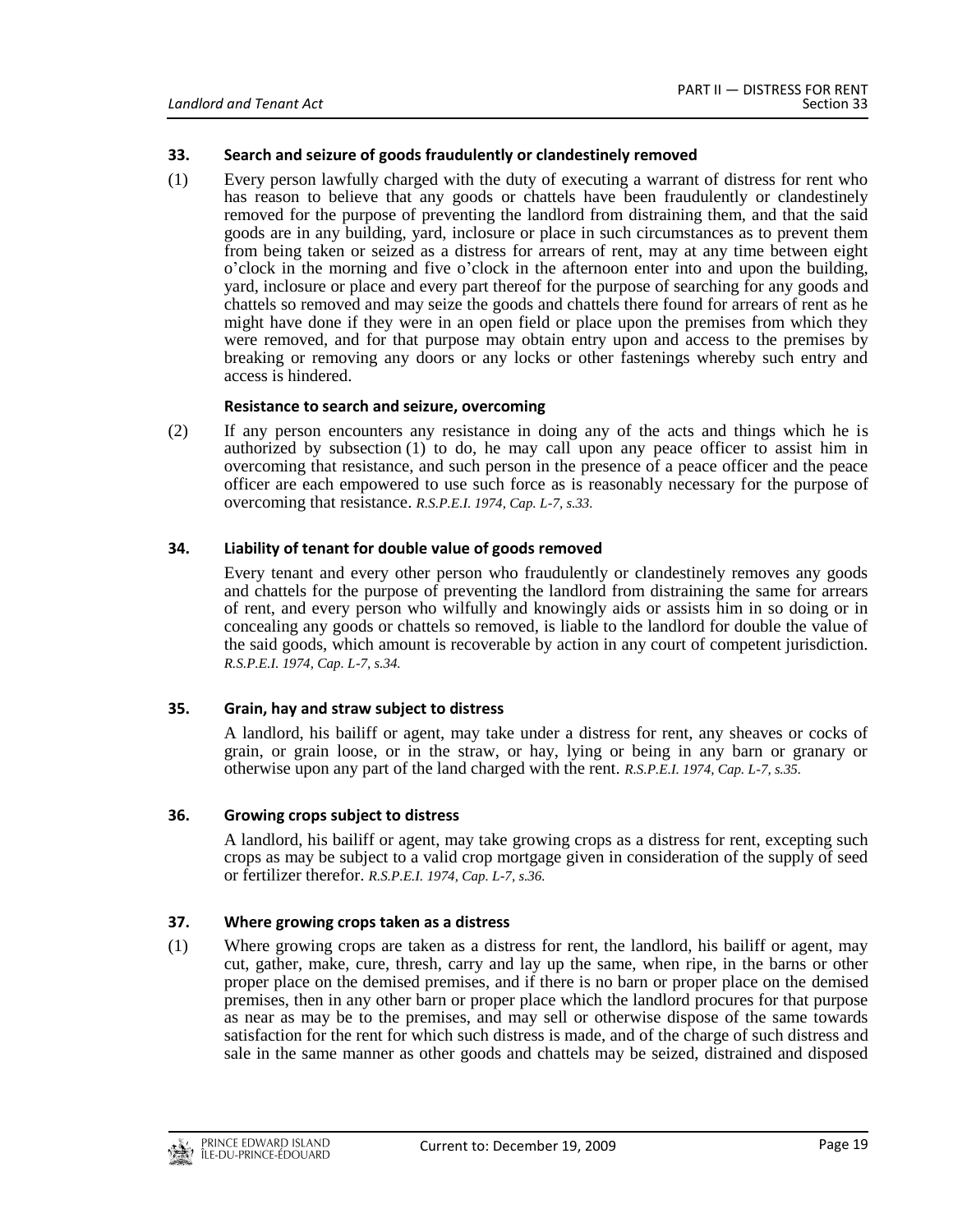of, and the appraisement thereof shall be taken when cut, gathered, made, cured or threshed, as the case may be, and not before.

## **Payment of rent before growing crops cut**

(2) If, after a distress of growing crops taken for arrears of rent, and at any time before they are ripe and cut, cured, threshed or gathered, the tenant pays the landlord for whom the distress is taken the whole rent then in arrears, with the costs and charges of making the distress and occasioned thereby, then, upon such payment or lawful tender thereof, the same and every part thereof shall cease, and the growing crops so distrained shall be delivered up to the tenant. *R.S.P.E.I. 1974, Cap. L-7, s.37.*

## <span id="page-19-0"></span>**38. Sale of growing crops without harvesting**

(1) Notwithstanding the preceding section, where growing crops are distrained for rent, they may, at the option of the landlord, be advertised and sold in the same manner as other goods; and it is not necessary for the landlord to reap, thresh, gather or market the same.

## **Purchaser's rights**

(2) Any person purchasing growing crops at a sale referred to in subsection (1) is liable for the rent of the land upon which they are growing at the time of the sale, from that time until they are removed, unless the rent has been paid or has been collected by the landlord, or has been otherwise satisfied, and the rent shall, as nearly as may be, be the same as that which the tenant whose goods were sold was to pay, having regard to the quantity of land, and to the time during which the purchaser occupied it. *R.S.P.E.I. 1974, Cap. L-7, s.38.*

## <span id="page-19-1"></span>**39. Goods liable to distress**

No goods and chattels are liable to be taken under a distress for rent excepting the goods and chattels of the tenant, and

- (a) goods and chattels which are claimed by a person other than the tenant
	- (i) by virtue of any execution against the tenant,
	- (ii) by virtue of any purchase, gift, transfer or assignment from the tenant, whether absolute or in trust or by way of mortgage or otherwise,
	- (iii) being the spouse, daughter, son, daughter-in-law or son-in-law of the tenant or any other person who lives as a member of the tenant's household upon the premises, in respect of which the rent distrained for is payable,
	- (iv) which have been in the possession, order or disposition of the tenant for one year or upwards under such circumstances that such tenant is the reputed owner thereof;
- (b) the interest of the tenant in any goods and chattels under a contract for the purchase thereof or under a contract whereby the tenant may become the owner thereof upon the performance of any condition;
- (c) goods and chattels which have been exchanged between the tenant and another person, or which have been borrowed by the one from the other, for the purpose of defeating the claim of or the right of distress by the landlord. *R.S.P.E.I. 1974, Cap. L-7, s.39; 2008,c.8,s.17.*

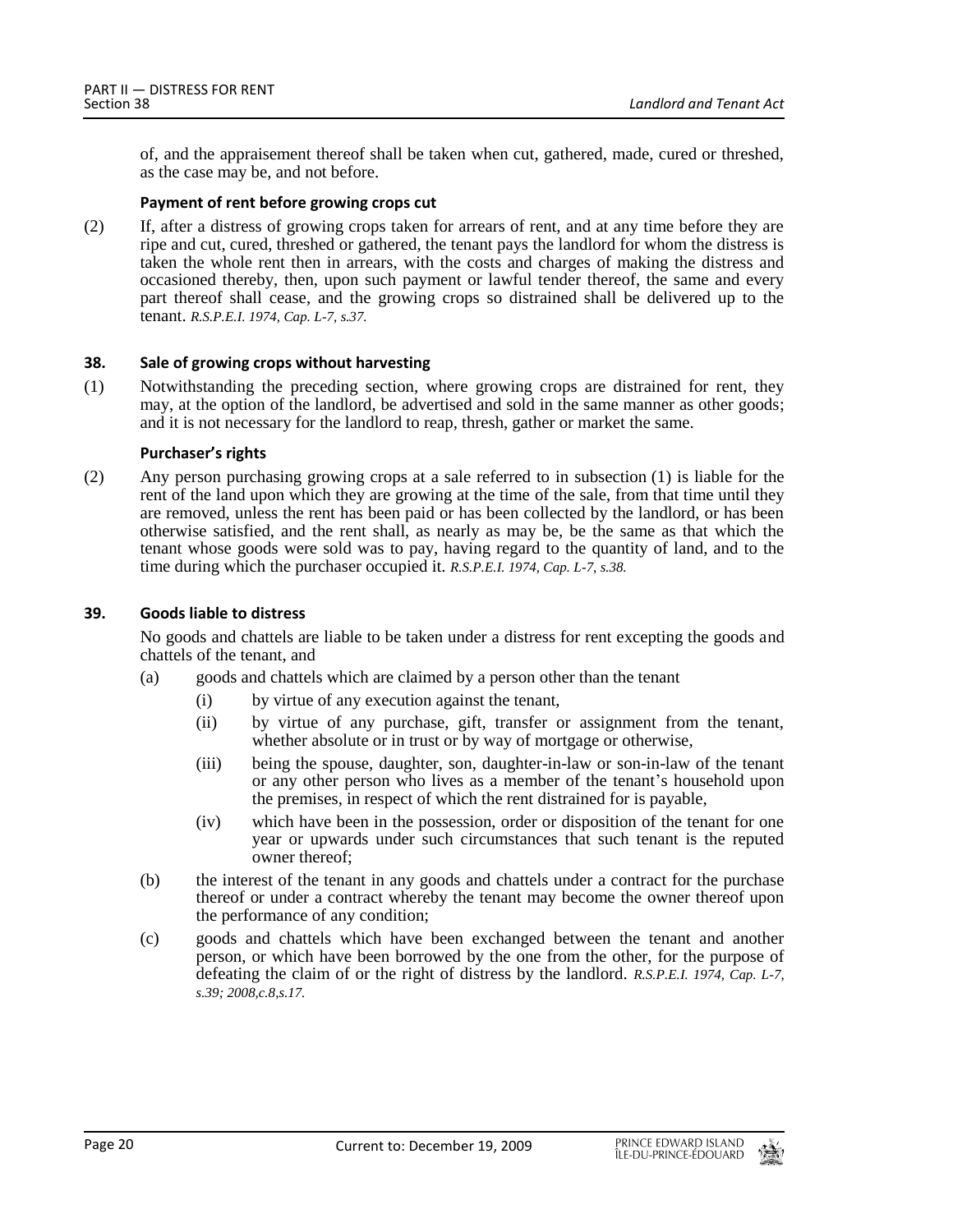## <span id="page-20-0"></span>**40. Rental periods for which distress valid**

The right of distress arising under subclause  $39(a)(i)$  and (ii) is limited to the rental due for a period of one year in the case of rental terms of less than one year, and to the rental due for a period of two years in all other cases. *R.S.P.E.I. 1974, Cap. L-7, s.40.*

## <span id="page-20-1"></span>**41. Exemptions from distress**

The following goods and chattels of the tenant, and no others, are exempt from seizure under any distress, namely,

- (a) the bed, bedding, and bedsteads, in ordinary use by the tenant and his family;
- (b) the necessary and ordinary wearing apparel of the tenant and his family;
- (c) goods in the custody of an officer of the law (e.g. when actually seized by virtue of an execution);
- (d) fixtures, whether irremovable or severable by a tenant;
- (e) subject to the provisions of sections 35 and 36 things of a perishable nature that must necessarily be damaged by removal or appreciably deteriorate in value before sale or replevin. *R.S.P.E.I. 1974, Cap. L-7, s.41.*

## <span id="page-20-2"></span>**42. Who may distrain & warrant to distrain**

Every distress for rent made by any person other than the landlord of the premises or his agent generally authorized therefor in writing, shall be unlawful, unless made by virtue of a warrant to distrain, which shall contain

- (a) the date when and the place where it was signed;
- (b) the amount of rent demanded,
- (c) the time when it accrued due;
- (d) a description of the premises for which the rent is demanded,

and shall authorize the person to whom it is directed to distrain for the rent, the property on the premises, and the warrant shall be signed by the person authorizing the distress, or his authorized agent. *R.S.P.E.I. 1974, Cap. L-7, s.42.*

#### <span id="page-20-3"></span>**43. Inventory of property distrained**

Every person making a distress for rent shall at the time of the making thereof deliver to the person in the possession or occupation of the premises, for the rent of which the distress is made, an inventory of the property distrained, together with a notice of the distress, signed by the person making it, which notice shall contain

- (a) the amount of rent demanded;
- (b) the time when it accrued due;
- (c) the name and place of residence of the person making the distress;
- (d) a statement that the rent and charges of distraining must be paid within four days next after the distress and notice, or in default thereof, the property distrained will be disposed of according to law. *R.S.P.E.I. 1974, Cap. L-7, s.43.*

#### <span id="page-20-4"></span>**44. Where person distraining not landlord etc.**

(1) If the person making the distress is not the party entitled to the rent for which the distress is made, the notice referred to in section 43 shall contain the name of the person by whose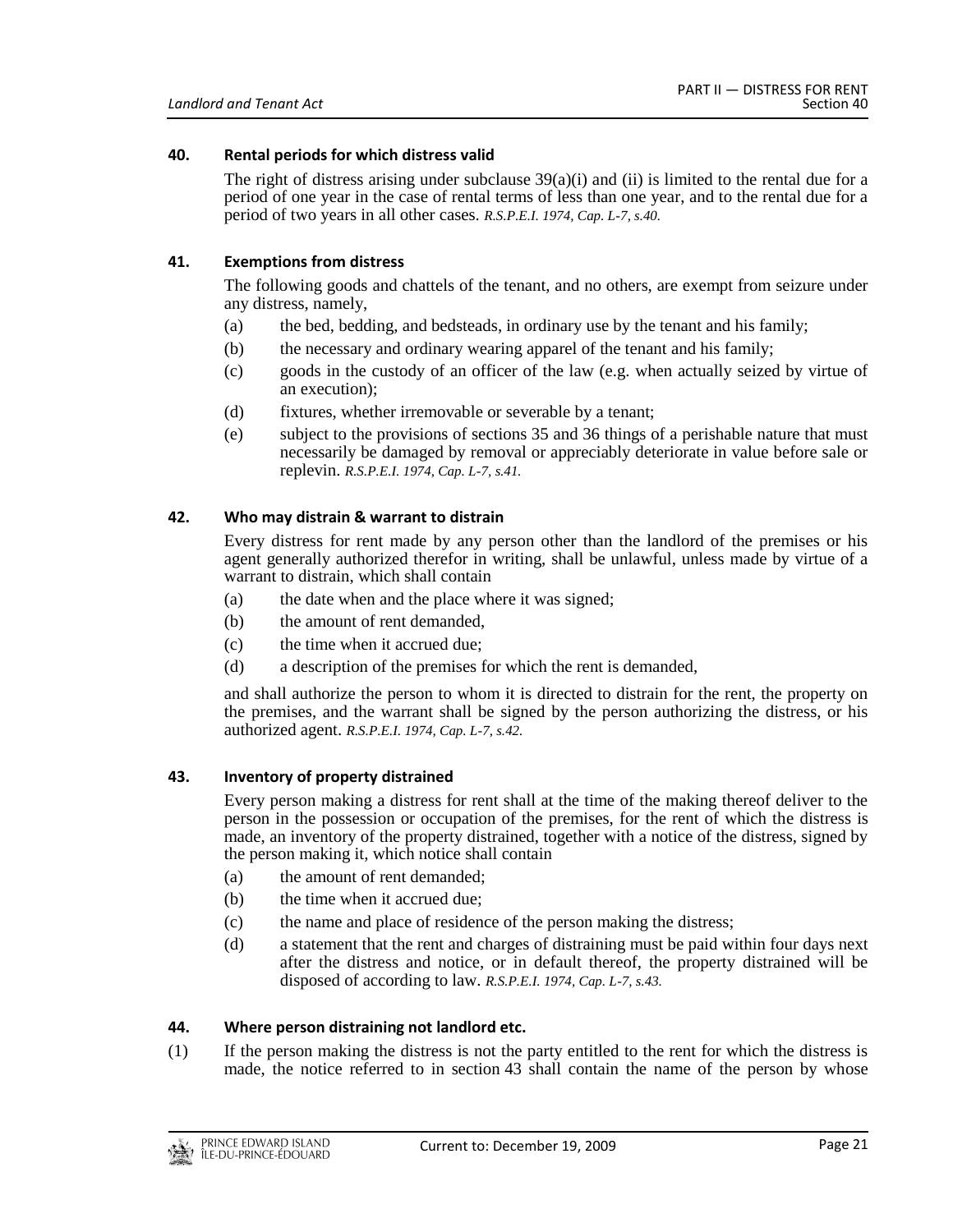authority the distress is made, and the person making the distress shall deliver with the inventory and notice a duplicate of the warrant by virtue of which the distress is made.

## **No person found in possession, posting premises**

(2) In case there is no person found in possession or occupation of the premises for the rent of which the distress is made, the inventory and notice and duplicate warrant, where the distress is made by virtue of a warrant, shall be affixed on some conspicuous part of such premises. *R.S.P.E.I. 1974, Cap. L-7, s.44.*

## <span id="page-21-0"></span>**45. Effect of lack of prescribed notice**

Any distress made without the delivery or the affixing as the case may be, of the inventory and notice, and duplicate warrant where the distress is made by virtue of a warrant, is unlawful and void, but no distress is unlawful and void by reason only that the amount of rent demanded by the notice is not the exact amount due, if the error has been the exact amount due, if the error has been made without fraud or malice or want of reasonable care. *R.S.P.E.I. 1974, Cap. L-7, s.45.*

## <span id="page-21-1"></span>**46. Person having legal estate in reversion not named in notice**

If the person by whom or by whose authority distress is made is the person beneficially entitled to the rent, the distress is not unlawful or void by reason of the person having the legal estate in the reversion not being named in the notice. *R.S.P.E.I. 1974, Cap. L-7, s.46.*

## <span id="page-21-2"></span>**47. Time within which tenant etc. to replevy or execute warrant of attorney, sale of property**

(1) Where any property is distrained for rent, and the tenant or owner of the property so distrained does not, within four days next after the distress and notice thereof, replevy the same or execute a warrant of attorney as herein provided, the person distraining shall cause the property so distrained to be appraised by two appraisers, and after the appraisement may on the fifth day after the distress advertise it to be sold on a date not earlier than the fifth day after advertising, and shall sell for the best price that can be obtained therefor towards satisfaction of the rent and charges of the distress, appraisement and sale, leaving the surplus (if any) for the owner's use.

#### **Person distraining unable to sell on fixed date**

(2) If for any reason the person distraining is unable to sell the property distrained on the day appointed for the sale thereof, the sale may be postponed until another time, and from time to time, and upon any postponement, the property distrained or any part thereof may be removed to any suitable place, and upon the postponement, the property distrained, or any part thereof may be sold at such time, in such manner, and after such notice as the person distraining considers proper.

#### **Persons eligible to purchase property**

(3) The person authorizing a distress, or his agent, may purchase at public auction, any of the property distrained, but, in such case, the person distrained upon is entitled to receive credit for at least the appraised value of the property so purchased. *R.S.P.E.I. 1974, Cap. L-7, s.47.*

## <span id="page-21-3"></span>**48. Appraisers, qualifications**

The appraisers shall be competent, disinterested persons, appointed by the person distraining, and shall, before acting, be sworn before a justice or a judge appointed under the *Provincial*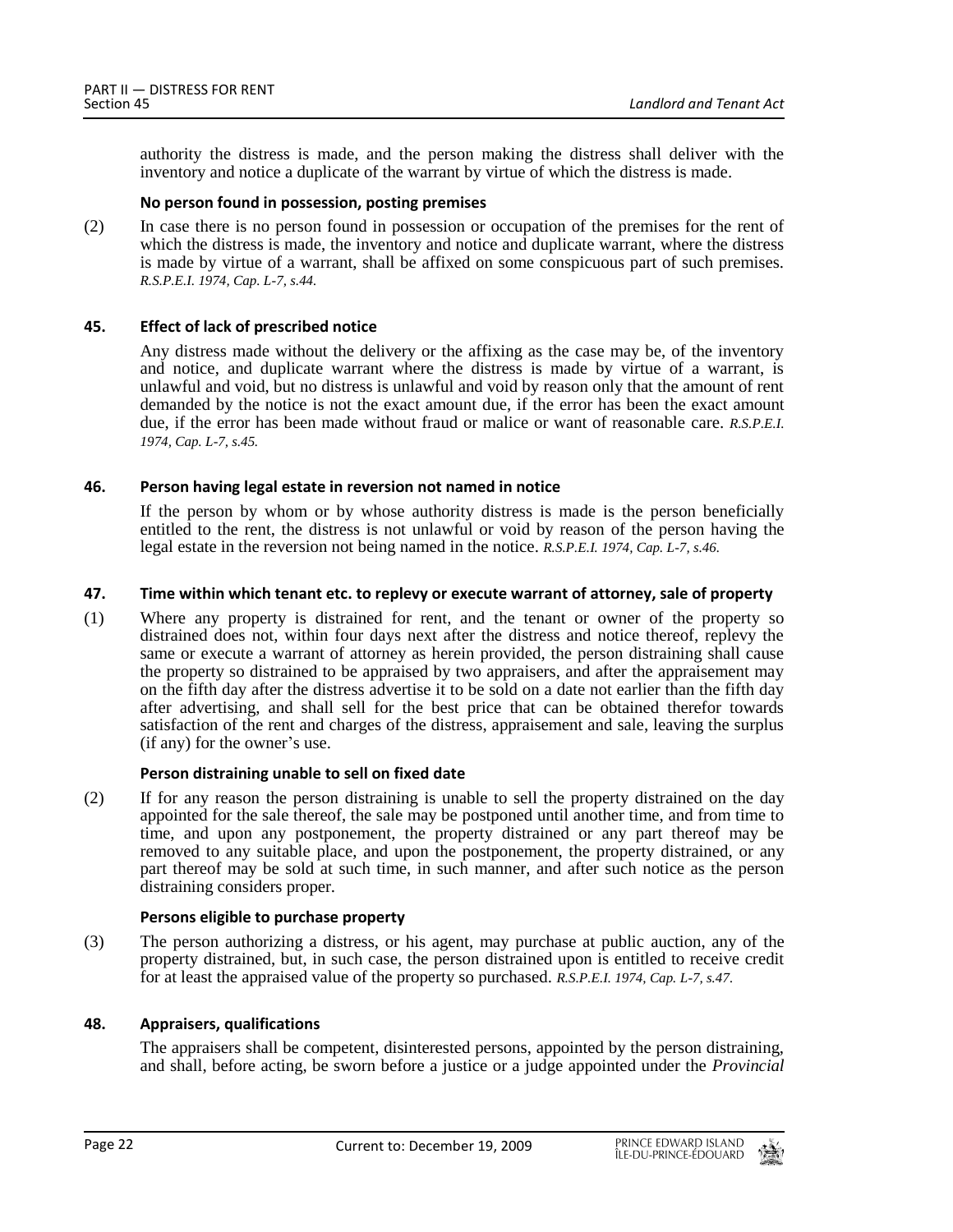*Court Act* R.S.P.E.I. 1988, Cap. P-25 to make true appraisement of the value of the property distrained. *R.S.P.E.I. 1974, Cap. L-7, s.48.*

## <span id="page-22-0"></span>**49. Warrant of attorney by owner**

No property distrained shall be sold until after the expiration of twenty days from the day of distress, if the owner of the property, or some person on his behalf, with one or more sureties within four days after the distress, executes a warrant of attorney to confess a judgment in the court in favour of the person entitled to the rent distrained for in double the value of the property so distrained, as fixed by the appraisers. *R.S.P.E.I. 1974, Cap. L-7, s.49.*

## <span id="page-22-1"></span>**50. Contents of warrant**

The warrant of attorney shall contain a defeasance for the due forthcoming of the property distrained, or the appraised value thereof, on the day of sale. *R.S.P.E.I. 1974, Cap. L-7, s.50.*

## <span id="page-22-2"></span>**51. Return of property distrained**

Upon the execution of the warrant of attorney the person distraining shall forthwith return the property distrained. *R.S.P.E.I. 1974, Cap. L-7, s.51.*

## <span id="page-22-3"></span>**52. Where property not returned**

If the property distrained and returned upon the execution of a warrant of attorney, is not forthcoming on the day appointed for the sale thereof, or if the appraised value thereof, where the value is less than the amount of rent due, and the charges of the distress, or where the value exceeds the amount of rent due and the charges of the distress, then the amount of the rent and charges shall not be paid, judgment may be entered on the warrant of attorney and execution issued thereon for the amount of the appraised value of the property, if not exceeding the amount of rent then due, with costs. *R.S.P.E.I. 1974, Cap. L-7, s.52.*

## <span id="page-22-4"></span>**53. Sale of property returned**

If any part of the property distrained and delivered back, as referred to in section 52, is not forthcoming on the day appointed for the sale thereof, such part of the property as is forthcoming shall be sold, by virtue of the distress, and judgment may be entered on the warrant of attorney and execution thereon issued, endorsed to levy for the difference between the amount realized, on the property so sold, after deducting the costs of distress and sale, and the appraised value of the property distrained, if not exceeding the balance of rent then due, and if exceeding such amount then the amount of such balance, with costs. *R.S.P.E.I. 1974, Cap. L-7, s.53.*

#### <span id="page-22-5"></span>**54. Tenant etc. may demand detailed account**

The person whose property has been distrained is entitled, on demand, at any time before the commencement of the sale of the property distrained, to receive from the person making the distress a detailed account, in writing, of the expenses of the distress up to the time of making the demand, and any person making a distress and refusing to deliver the account, is, on summary conviction, liable to a fine of \$30, and in default of payment to imprisonment for thirty days. *R.S.P.E.I. 1974, Cap. L-7, s.54.*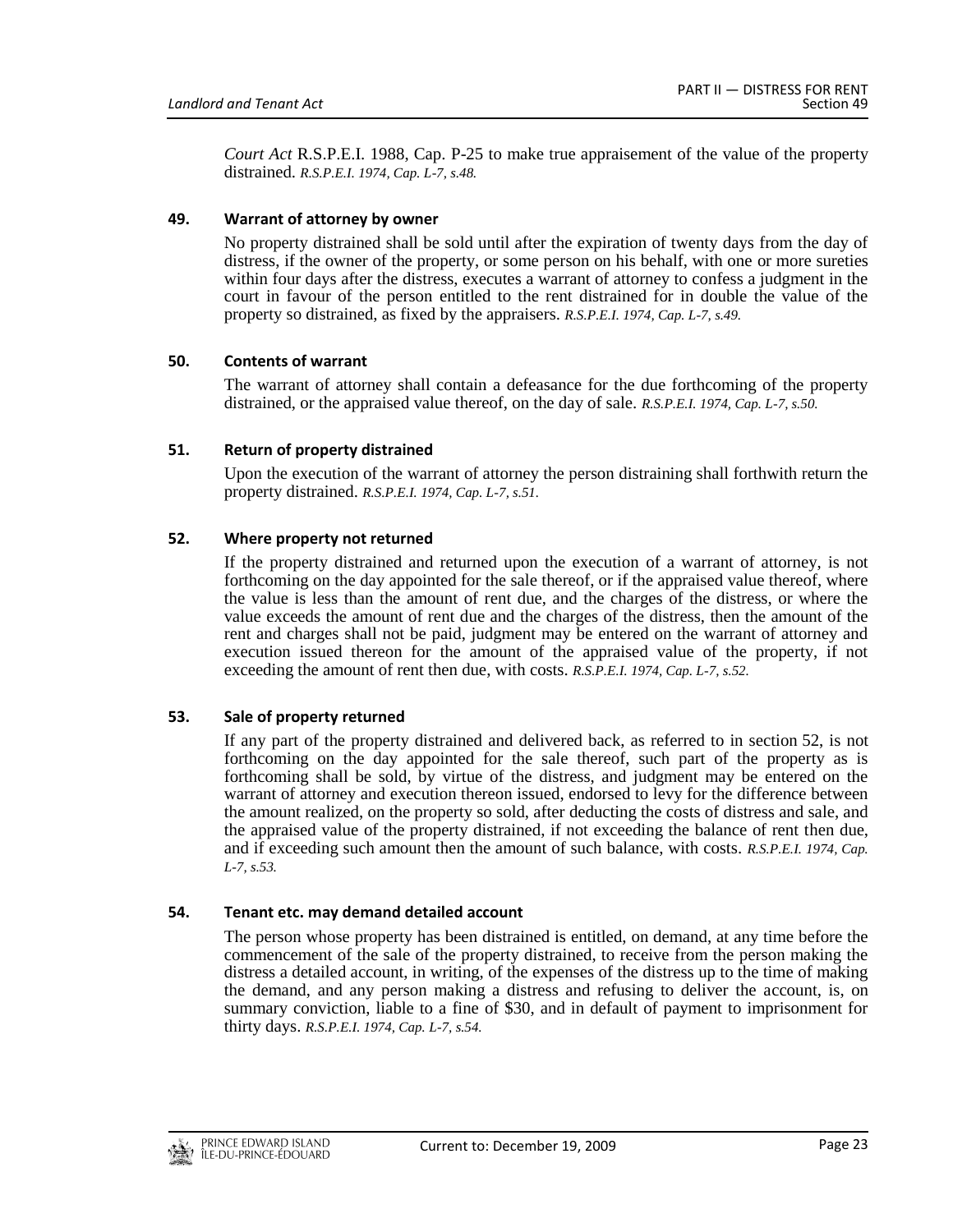## <span id="page-23-0"></span>**55. Costs and charges of distress**

The person making a distress shall give a copy of his costs and charges in connection with the distress, signed by him, to the person whose property has been distrained, within twenty-four hours after the sale of the same, or in case of a settlement without sale, then at the time of such settlement, if demanded, and in default thereof in either case, shall, on summary conviction, be liable to a fine of \$20 and in default of payment to imprisonment for twenty days. *R.S.P.E.I. 1974, Cap. L-7, s.55.*

## <span id="page-23-1"></span>**56. Payment of rent and charges to release property**

A tender to the person making the distress of the rent in arrears, and of the charges of the distress at any time before the commencement of the sale of the property distrained, is sufficient to entitle the person distrained upon to a return of the property distrained. *R.S.P.E.I. 1974, Cap. L-7, s.56.*

## <span id="page-23-2"></span>**57. Purchaser, title to goods**

A purchaser of any property at any sale under a distress without notice of any illegality or irregularity in the proceedings prior to the sale, acquires the absolute title to the property, and the remedy of the person to whom the property belonged prior to the sale for any damage sustained by the irregular or illegal sale thereof is against the person selling or authorizing the sale. *R.S.P.E.I. 1974, Cap. L-7, s.57.*

## <span id="page-23-3"></span>**58. Revocation of warrant**

Any person who has executed a warrant to distrain may at any time before the proceedings in distress have been closed, revoke the warrant, and may proceed with such distress in person, or by his warrant may authorize any other person to proceed with and complete the distress. *R.S.P.E.I. 1974, Cap. L-7, s.58.*

#### <span id="page-23-4"></span>**59. Subsequent warrants**

Any second or subsequent warrant to distrain shall contain, in addition to the particulars mentioned in the first warrant, a statement that the first or other warrant has been revoked, and forthwith after the execution of the second or subsequent warrant, a duplicate thereof shall be served or posted in the manner provided for the serving or posting of the first warrant, otherwise the distress is void. *R.S.P.E.I. 1974, Cap. L-7, s.59.*

## <span id="page-23-5"></span>**60. Distress proceedings after revocation of first or subsequent warrants**

Any person proceeding with a distress after the revocation of a first or subsequent warrant to distrain, either in person or by virtue of a second or subsequent warrant to distrain, shall continue any proceedings already had or taken under the first, or under the first and any subsequent warrant or warrants, or any of them, as if the first warrant had not been revoked, and he had been the person therein authorized to make such distress, or as if the person signing such warrant had made the distress in person. *R.S.P.E.I. 1974, Cap. L-7, s.60.*

## <span id="page-23-6"></span>**61. Impounding or securing property**

Any person making a distress may impound or otherwise secure the property distrained in such place, or on such part of the premises where the distress was made, as he shall consider fit, and may appraise, sell and dispose of it upon the premises, and any person may come and

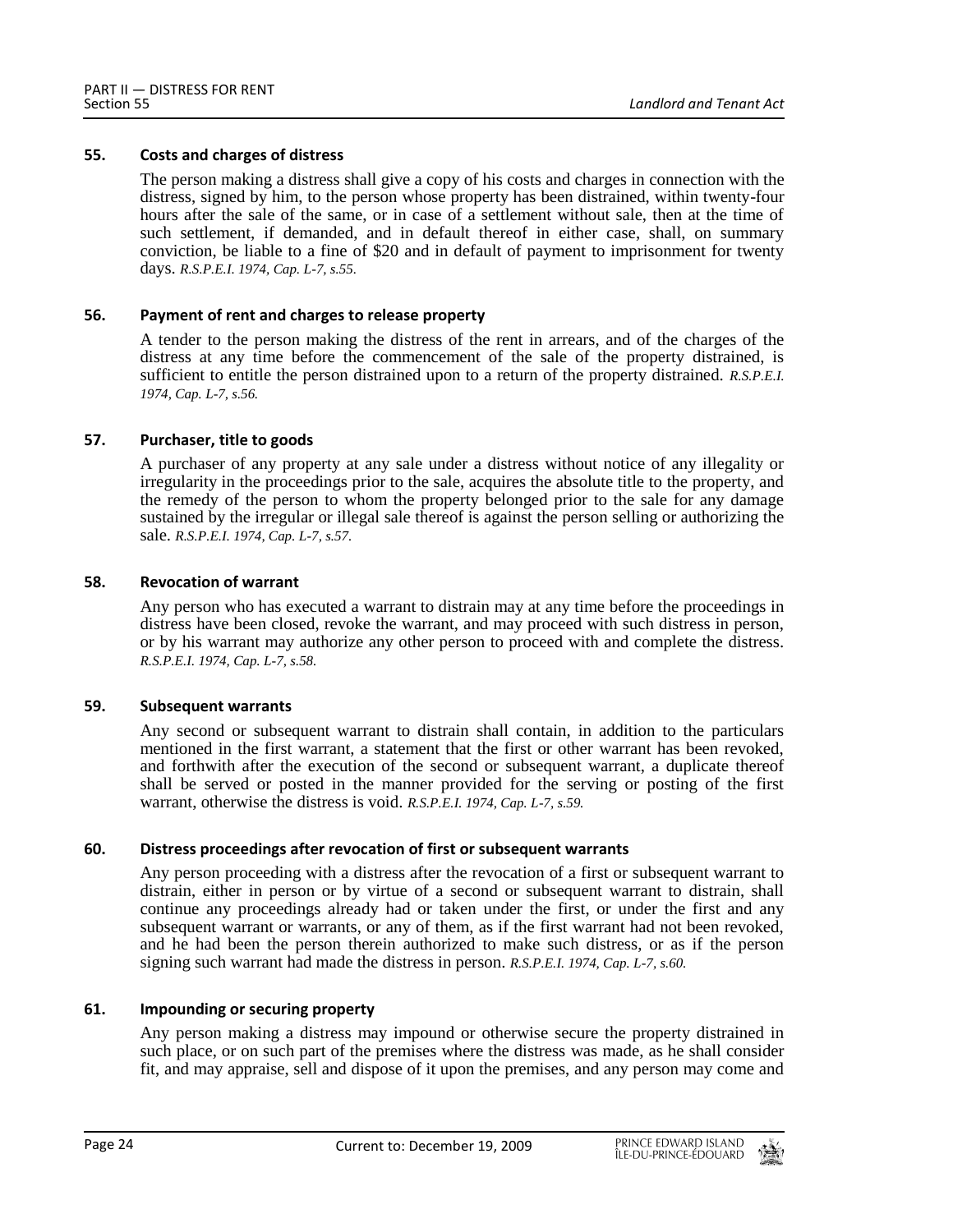go to and from the premises to view, appraise and buy, and to remove the same after the purchase thereof. *R.S.P.E.I. 1974, Cap. L-7, s.61.*

## <span id="page-24-0"></span>**62. Breach of inclosure where distrained goods impounded**

Any person who is a party to a breach of any inclosure or place in which any goods or chattels distrained are impounded or secured, is, on summary conviction liable to a fine of \$65 and in default of payment to imprisonment for three months, and is also liable to pay to any parties sustaining damage, by reason of the breach, treble the amount of the damage and costs of suit, to be recovered in any court of competent jurisdiction. *R.S.P.E.I. 1974, Cap. L-7, s.62.*

## <span id="page-24-1"></span>**63. Retaking goods removed**

In case there is a breach of any inclosure or place, in which any goods or chattels distrained are impounded or secured, and any of the goods or chattels are removed therefrom, the person distraining, his agent or bailiff, may retake the goods or chattels or any part thereof at any time and sell the same. *R.S.P.E.I. 1974, Cap. L-7, s.63.*

## <span id="page-24-2"></span>**64. Notice of place of impounding**

Where property distrained is removed from the premises whereon it has been distrained and impounded, or secured in any other place, notice of the place where they are impounded or secured shall be given within three days after removal including the day of distress, to the tenant, either personally, or by leaving the notice at his last place of abode, or by posting it on a conspicuous part of the premises for the rent of which the distress was made. *R.S.P.E.I. 1974, Cap. L-7, s.64.*

## <span id="page-24-3"></span>**65. Enforcement of landlord's rights after death**

The personal representative of any landlord may distrain upon the lands demised, for any term, or at will, for the arrears of rent due to the landlord, in his lifetime in like manner as the landlord might have done in his lifetime. *R.S.P.E.I. 1974, Cap. L-7, s.65.*

## <span id="page-24-4"></span>**66. Distress after determination of lease**

Arrears may be distrained for after the end or determination of a term or lease at will, in the same manner as if the term or lease had not been ended or determined, but the distress must be made within six months after the determination of such term or lease, and during the continuance of the possession of the tenant from whom such arrears become due. *R.S.P.E.I. 1974, Cap. L-7, s.66.*

## <span id="page-24-5"></span>**67. Property upon messuage lands or tenements**

(1) Subject to section 68, no property liable to be taken under a distress for rent lying or being in or upon any messuage, lands or tenements that are leased is liable to be taken by virtue of any execution unless the party at whose suit the execution is sued out, before the removal of the property from off the premises by virtue of the execution, pays to the landlord the premises or his agent, all moneys due for rent for the premises at the time of the taking of the property by virtue of the execution, if the arrears of rent do not amount to more than the rent for a period of one year, in the case of rental terms of less than one year, and to the rental due for a period of two years in all other cases.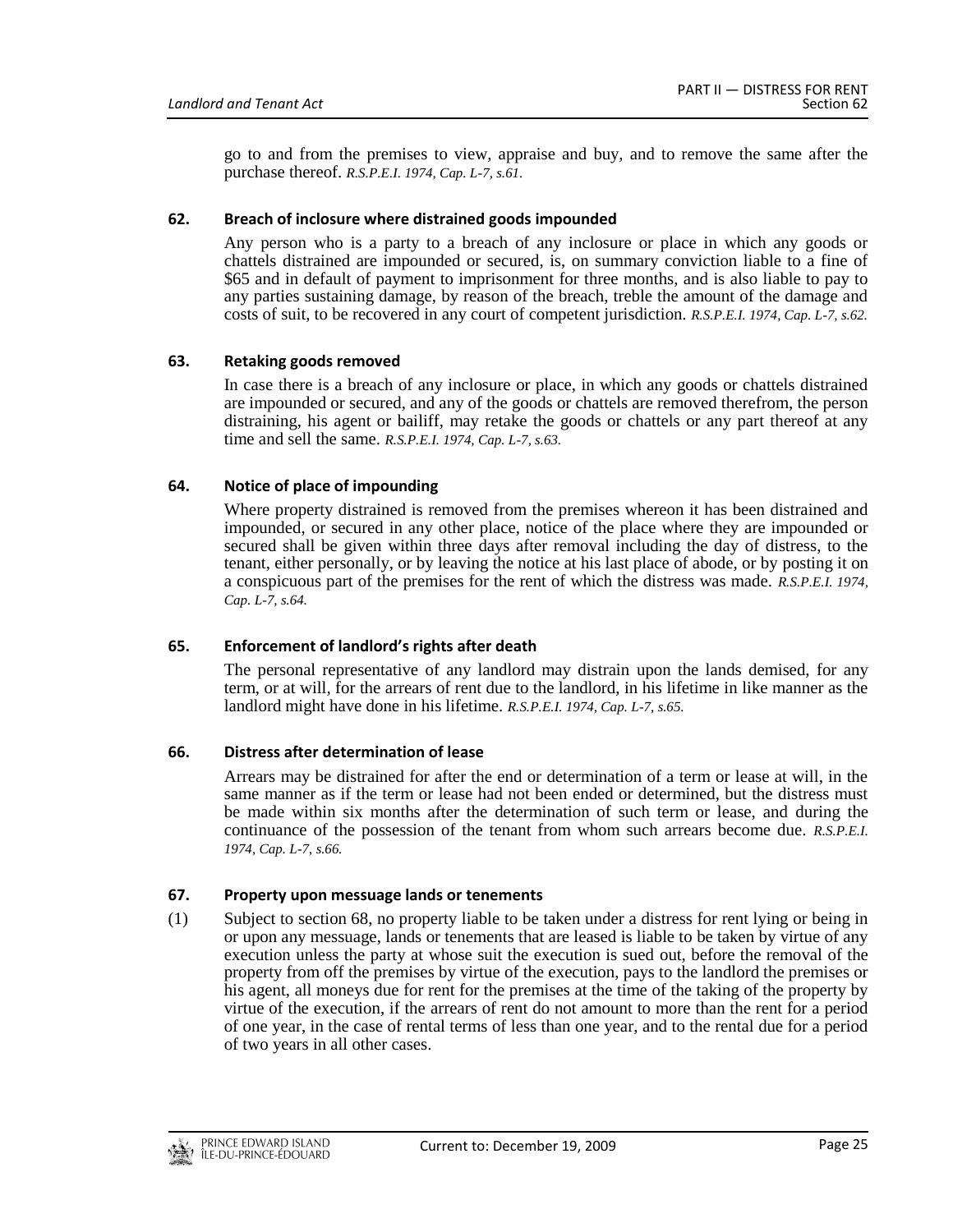## **Execution of judgment**

(2) The party at whose suit the execution is sued out having paid the landlord or his agent the rent as aforesaid, may proceed to execute his judgment as in other cases, and the sheriff or other officer is required and empowered to levy and pay to the execution creditor, as well the moneys so paid for rent as the execution money. *R.S.P.E.I. 1974, Cap. L-7, s.67.*

## <span id="page-25-0"></span>**68. Lien for rent, written statement to sheriff**

Every landlord claiming a lien for rent in arrears upon any property taken in execution, shall deliver to the sheriff or other officer making the levy a written statement signed by himself or his agent, that sets forth the amount of rent claimed to be in arrears, and the time for and in respect of which such rent is due, otherwise the sheriff or other officer making the levy shall proceed to realize under such execution such levy as if no rent were in arrears; but, if, after the landlord has complied with the requirements of this section, the provisions of section 67 as to the payment of rent are not complied with within a reasonable time, the sheriff or other officer as aforesaid shall withdraw from such levy. *R.S.P.E.I. 1974, Cap. L-7, s.68.*

## <span id="page-25-1"></span>**69. Set-off against rent due**

(1) A tenant may set-off against rent due a debt due to him by the landlord, in which case he shall give notice in writing of the claim of set-off in Form 3 in the Schedule; the notice may be given before or after seizure.

## **Distress after set-off**

(2) Upon the giving of the notice, the landlord is entitled to distrain or to proceed with the distress, as the case may be, for the balance of the rent due after deducting the amount of the debt mentioned in the notice, which is due and owing by the landlord to the tenant.

## **Service of notice**

(3) The notice may be served either personally upon the landlord or any other person authorized to receive the rent on his behalf or by leaving it with an adult person in and apparently residing on the premises occupied by the landlord or other person authorized to receive the rent.

#### **Want of form**

<span id="page-25-2"></span>(4) No notice given under this section is invalid for any want of form. *R.S.P.E.I. 1974, Cap. L-7, s.69.*

## **70. Standing crops, seizure and sale**

Where all or any part of the standing crops of the tenant of any land seized and sold by any sheriff or other officer by virtue of any writ of execution, the crops, so long as they remain on the land, are, in default of sufficient distress of the goods and chattels of the tenant, liable for the rent which may accrue and become due to the landlord after the seizure and sale, and to the remedies by distress for recovery of the rent, and that, notwithstanding any bargain and sale or assignment which may have been made or executed of the crop by any sheriff or other officer. *R.S.P.E.I. 1974, Cap. L-7, s.70.*

## <span id="page-25-3"></span>**71. Wrongful or irregular distress**

Where any distress is made for rent due, and any irregularity is afterwards done by the person distraining, or by his agent, or if there has been an omission to make the appraisement under oath, the distress itself is not therefore deemed to be unlawful, nor the person making it

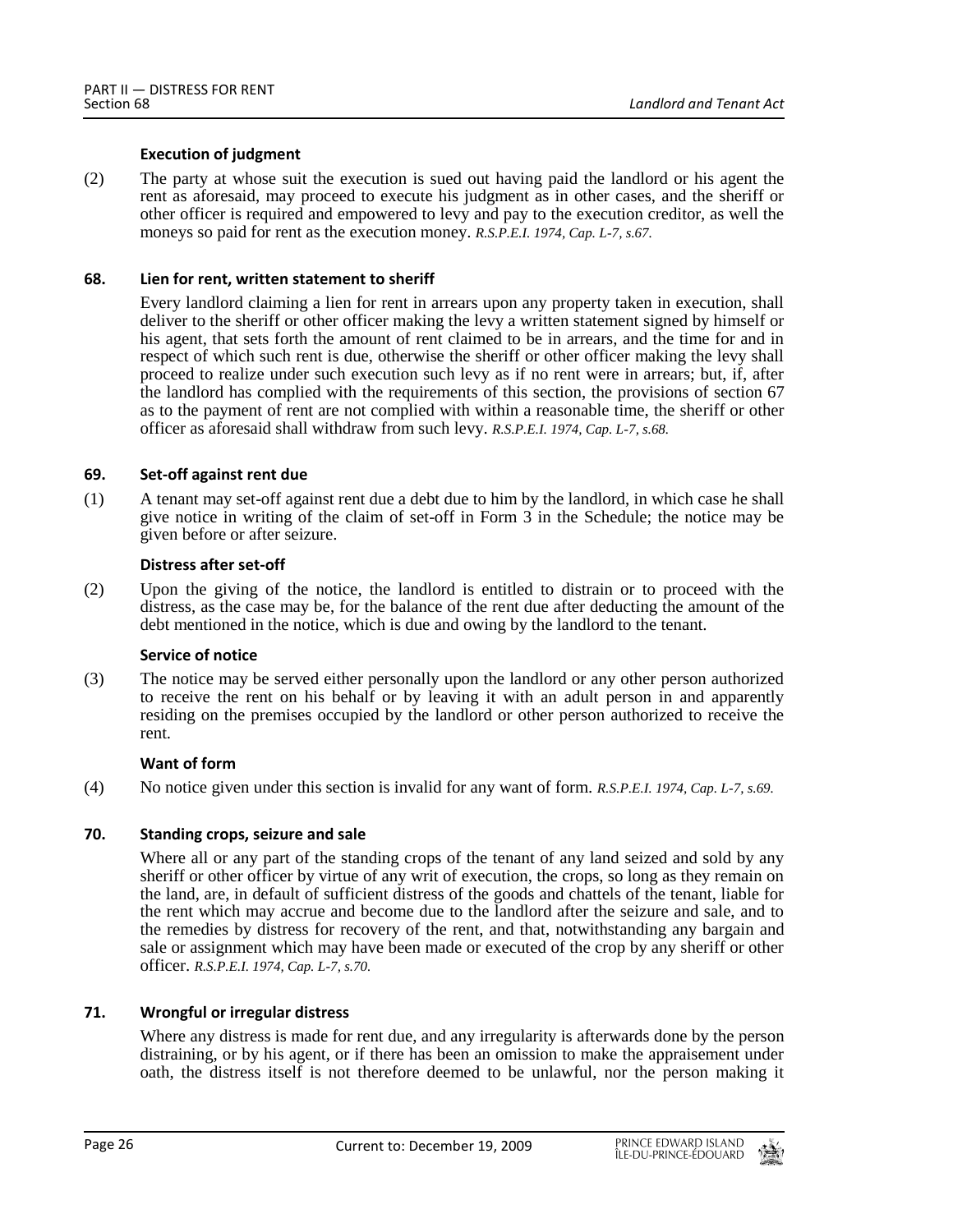deemed a trespasser from the beginning, but the person agrieved by the irregularity may recover by action full satisfaction for the special damage sustained thereby. *R.S.P.E.I. 1974, Cap. L-7, s.71.*

## <span id="page-26-0"></span>**72. Liability for excessive or wrongful distress**

(1) Subject to this Act, a distrainer who makes an excessive distress, or makes a distress wrongfully, is liable in damages to the owner of the goods or chattels distrained.

#### **Liability for damages where distress for rent not due**

(2) Where a distress and sale are made for rent pretended to be in arrears, and due when in truth, no rent is in arrears or due to the person distraining, or to the person in whose name or right the distress is made, the owner of the goods or chattels distrained and sold, his executors or administrators are entitled, to bring an action against the person so distraining, to recover full satisfaction for the damage sustained by the distress and sale. *R.S.P.E.I. 1974, Cap. L-7, s.72.*

## <span id="page-26-1"></span>**73. Rights of landlord on tenant's bankruptcy**

(1) In case of a tenant making an assignment for the general benefit of his creditors, or of a tenant company being wound up under the *Winding-up Act* R.S.P.E.I. 1988, Cap. W-5, the right of the landlord to distrain or to complete a distress upon any goods which pass to or vest in the assignee or liquidator, cease from and after the date of the assignment or of the resolution or order for winding up, and the assignee or liquidator is entitled to immediate possession of the property of the tenant; but in the distribution of the property of the tenant the assignee or liquidator shall pay, in priority to all other debts, the landlord's claim for rent to an amount not exceeding the value of the distrainable assets of the tenant and not exceeding the rent due and accruing due at the date of the assignment or of the resolution or order for winding up, for a period equal to three terms or times of payment, according as the term of times of payment may be weekly, monthly or quarterly, or for a period of one year if the term of times of payment be more than three months and the costs of distress, if any distress has been commenced.

#### **General creditor, proof as**

- (2) In the case of an assignment or winding up referred to in subsection (1), the landlord may prove as a general creditor for
	- (a) any surplus of rent accrued due at the date of the assignment or of the resolution or order for winding up over and above the amount mentioned in subsection (1) for which the landlord may have a preference or priority in payment; and
	- (b) any accelerated rent to which he may be entitled under his lease, not exceeding an amount equal to three months rent.

#### **Unexpired portion of rent, no claim for**

(3) Except as otherwise provided in this section, the landlord is not entitled to prove as a creditor for rent for any portion of the unexpired term of his lease, but the assignee or liquidator, shall pay to the landlord for the period during which he actually occupies the leased premises from and after the date of the assignment or of the resolution or order for winding up a rental calculated on the basis of the lease and payable in accordance with the terms thereof, but any payment already made to the landlord as rent in advance in respect of accelerated rent, shall be credited against the amount payable by the assignee or liquidator for the period of his occupation.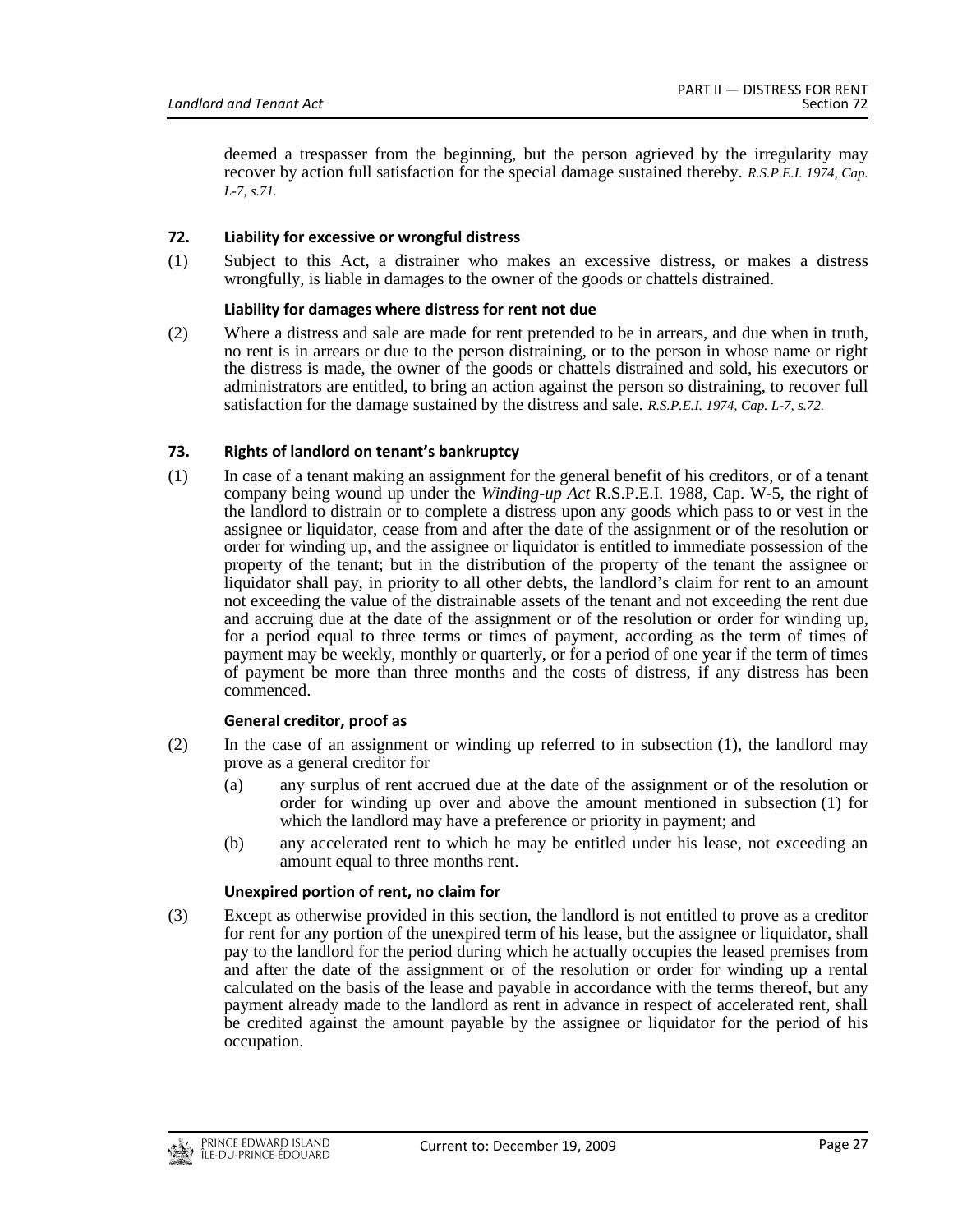## **Assignee or liquidator entitled to continue in occupation for thirty days**

(4) Notwithstanding any provision, stipulation or agreement in any lease and notwithstanding the lease may have terminated or expired at or before the date of the assignment or of the resolution or order for winding up, the assignee or liquidator is entitled to continue in occupation of the leased premises for the purposes of liquidation of the tenant's estate for a period of thirty days from and after the date of the assignment or of the resolution or order for winding up, without notice to the landlord, and has the further right by giving notice in writing to the landlord at least ten days before the expiration of said thirty days to retain possession for an additional period of thirty days, subject to the payment of rental calculated on the basis of the said lease. *R.S.P.E.I. 1974, Cap. L-7, s.73.*

## <span id="page-27-0"></span>**74. Retention of leased premises for unexpired term by assignee or liquidator**

(1) Notwithstanding the legal effect of any provision or stipulation in the lease, in the case of an assignment for the general benefit of creditors or of winding up under the *Winding-up Act*, the assignee or liquidator may at any time while he is in occupation of leased premises for the purposes of liquidation of the estate and before he has given notice of intention to surrender possession or disclaimed the lease, elect to retain the leased premises for the unexpired term, upon giving notice thereof in writing to the landlord.

## **Assignment of lease**

(2) The assignee or liquidator may, upon payment to the landlord of all overdue rent, assign the lease to any person who will covenant to observe and perform its terms and agree to occupy the demised premises for a trade, occupation or purpose which is not reasonably of a more objectionable or more hazardous nature than that for which the premises were occupied by the lessee, and who are, on application by the assignee or liquidator, approved by a judge as a person fit and proper to be put in possession of the leased premises.

## **Liability of assignee or liquidator** *re***-assignment of lease**

(3) Upon the making of the assignment referred to in subsection (2) the liability of the assignee making the assignment or of the liquidator and also all liability of the estate of the lessee is, subject to this section and to sections 73 and 75, limited and confined to the payment of rent for the period of time during which the assignee or liquidator occupies the leased premises for the purpose of liquidation of the estate.

#### **Surrender of possessions, disclaimer of lease**

(4) The assignee or liquidator has the further right at any time before electing to retain the premises, to surrender possession or disclaim the lease upon giving notice thereof in writing to the landlord, and his entry into possession of the leased premises and their occupation by him while required for the purposes of liquidation of the estate shall not be deemed to be evidence of an intention on his part to elect to retain possession pursuant to this section.

#### **Deemed disclaimer of lease**

(5) If the assignee or liquidator does not, within the time in which he may remain in occupation of the premises for purposes of liquidation, give the landlord notice in writing of his intention either to retain the premises or to surrender possession or disclaim the lease, he shall be deemed to have disclaimed the lease.

## **Landlord's rights after surrender, etc.**

(6) After the assignee or liquidator surrenders possession, such of the landlord's rights as are based upon actual occupation by the assignee or liquidator cease. *R.S.P.E.I. 1974, Cap. L-7, s.74.*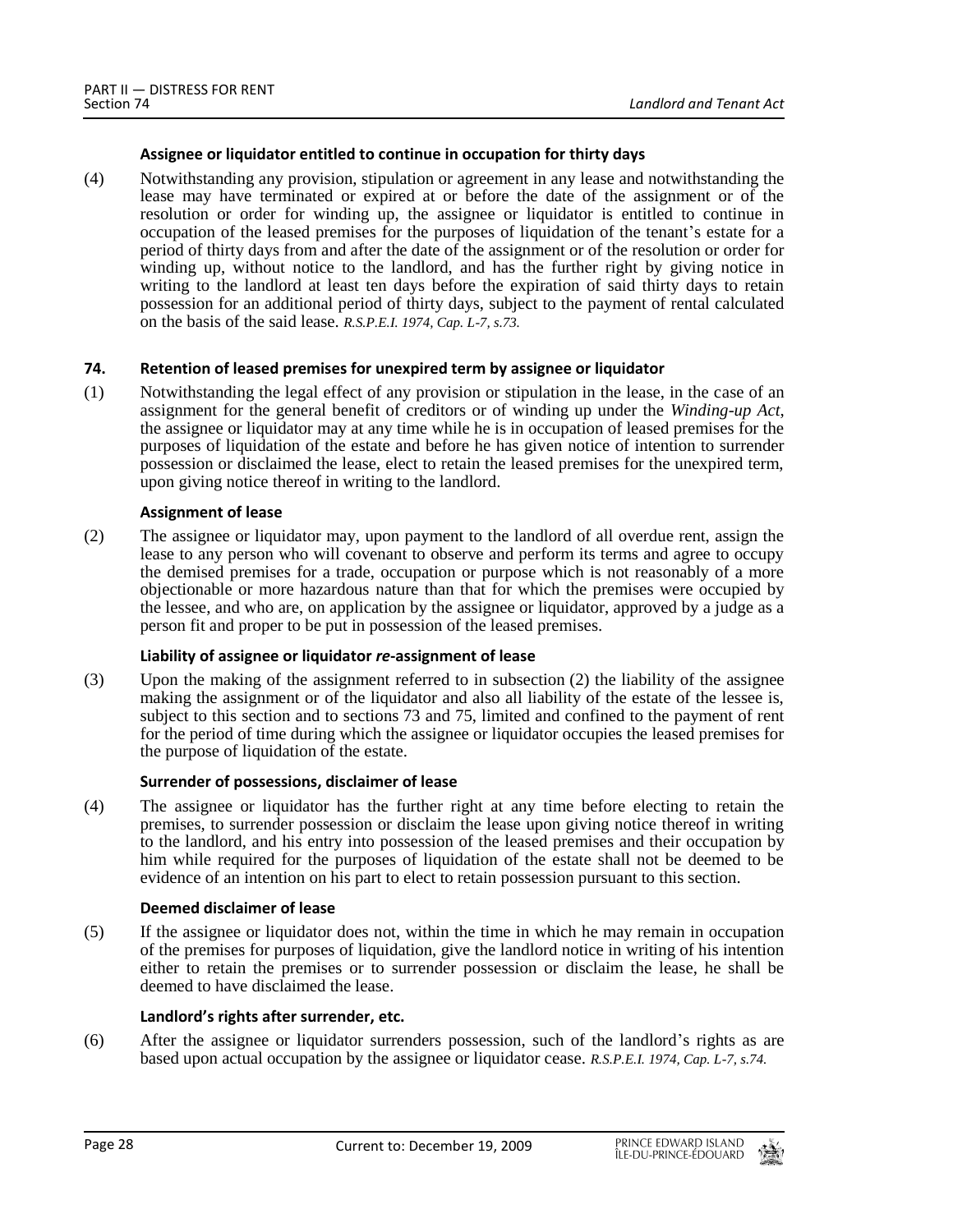## <span id="page-28-0"></span>**75. Underlessee, rights and liabilities**

(1) Where the lessee before making an assignment for the general benefit of creditors or before a resolution or order for winding up has been made against him, has demised by way of underlease, approved or consented to in writing by the landlord, any premises, and the assignee or liquidator surrenders, disclaims or elects to assign the lease, the underlessee, if he so elects in writing within two months of the date of the assignment or of the resolution or order for winding up, stands in the same position with the landlord, as though he were a direct lessee from the landlord but subject, except as to rental payable, to the same liabilities and obligations as the lessee was subject to under the lease at the date of the assignment or of the resolution or order for winding up.

#### **Rental payable by underlessee**

(2) The underlessee shall, in the event, be required to covenant to pay to the landlord a rental not less than that payable by the underlessee to the lessee, and if the last mentioned rental is greater than that payable by the lessee to the landlord, the underlessee is required to covenant to pay to the landlord the like greater rental. *R.S.P.E.I. 1974, Cap. L-7, s.75.*

## <span id="page-28-2"></span><span id="page-28-1"></span>**PART III — EJECTMENT PROCEEDINGS LIABILITY OF TENANTS OVERHOLDING**

## **76. Overholding tenants, liability of**

In case a tenant or other person who is in possession of any land by, from or under, or by collusion with the tenant, wilfully holds over the land or any part thereof after the determination of the term, if notice in writing requiring delivery of the possession thereof is given by his landlord or the person to whom the remainder or reversion of the land belongs or his agent thereunto lawfully authorized, the tenant or other person so holding over shall, for and during the time he so holds over or keeps the person entitled out of possession, pay to that person or his assigns at the rate of double the yearly value of the land so detained for so long as the same is detained, to be recovered by action in any court of competent jurisdiction. *R.S.P.E.I. 1974, Cap. L-7, s.76.*

#### <span id="page-28-3"></span>**77. Notice to quit but overholds, liability of tenant**

Where a tenant gives notice of his intention to quit the premises held by him at a time mentioned in the notice, and does not accordingly deliver up the possession thereof at the time mentioned in the notice, the tenant shall from thenceforward pay to the landlord double the rent or sum which he should otherwise have paid, to be levied, sued for, and recovered at the same time and in the same manner as the single rent or sum before the giving of the notice could be levied, sued for, or recovered, and the double rent or sum shall continue to be paid while the tenant continues in possession. *R.S.P.E.I. 1974, Cap. L-7, s.77.*

#### <span id="page-28-4"></span>**78. Summary ejectment, application for**

(1) When any overholding tenant, on due notice to quit having been given, refuses to deliver up possession to the lessor, or person entitled thereunto, the lessor or person, (hereinafter referred to as the plaintiff), his attorney or agent, may apply to the judge of the Supreme Court or a judge appointed under the *Provincial Court Act* having jurisdiction in the county within which the tenements or premises are situated, or to the judge appointed under the *Provincial Court Act* having jurisdiction in the City of Charlottetown or in the Town of Summerside if the tenements or premises are situated within the city of town.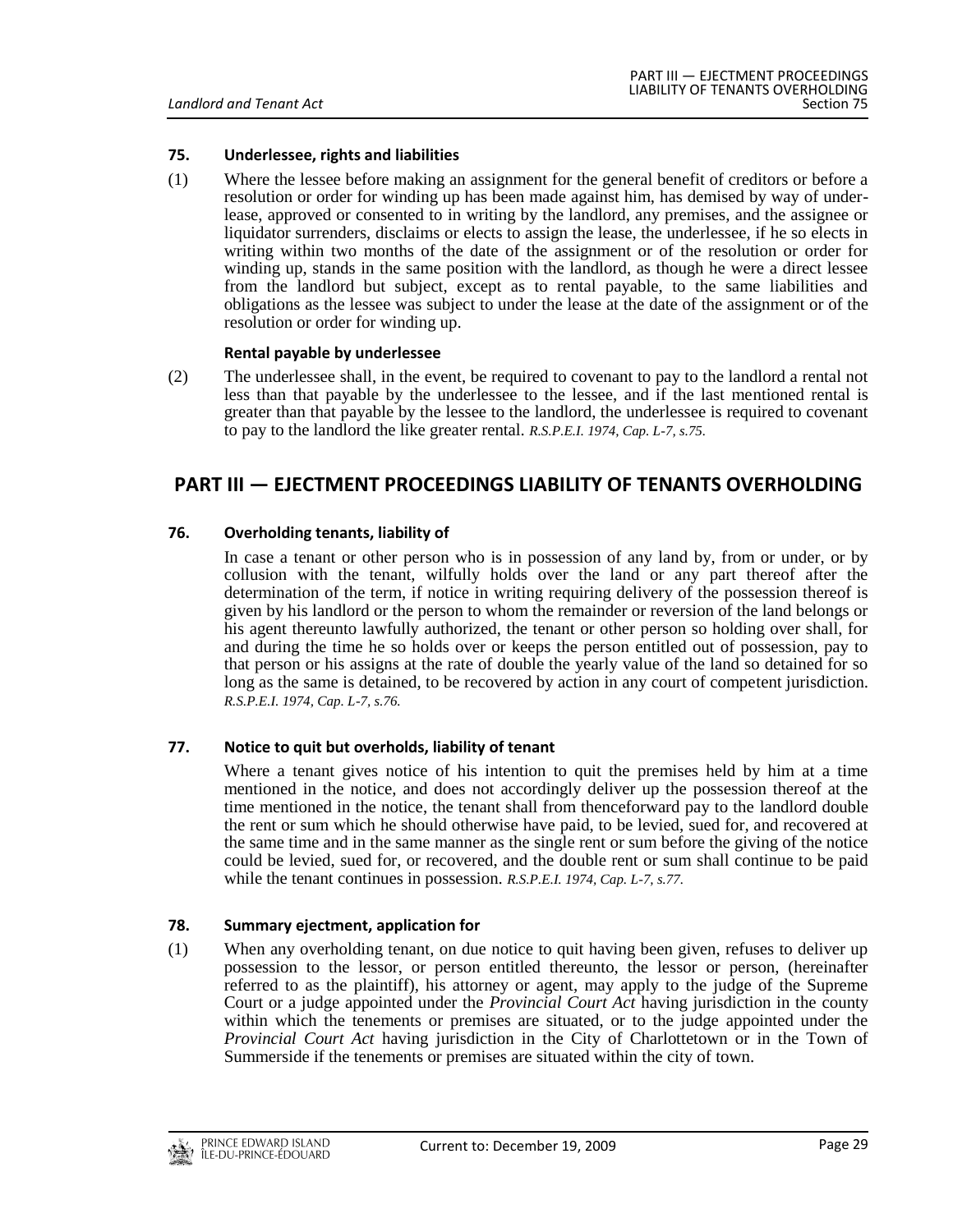#### **Tenant summoned before judge**

(2) An oath having been made before a judge that the tenant has held and occupied the tenements or premises for a certain period then last past, as tenant to the person, under a demise which had then expired or been determined, or as tenant at will or suffrance, and that due notice to quit has been given, the judge shall thereupon summon the tenant.

#### **Summons, contents and effect**

(3) The judge shall give at least eight days notice to quit; the notice shall be served in the manner prescribed for the service of an originating notice issued out of the Supreme Court, to show cause at a place and time in the summons specified before the judge, why the tenant holds over tenements or premises.

#### **Tenant fails to show cause for overholding**

(4) In the case the tenant neglects or refuses to attend the summons, or attending does not show sufficient cause to the satisfaction of the judge for so holding over, the judge shall adjudge the plaintiff to be put in possession of the premises and thereupon the judge shall issue his warrant of possession and execution, directed to the sheriff of the county within which the tenements or premises are situated, requiring him forthwith to put the plaintiff in possession, and to levy the costs of the proceedings.

#### **Execution of warrant**

(5) The sheriff shall execute the warrant agreeably to the direction therein contained, but where the tenant gives to the judge security for the payment of the costs within thirty days from the time of judgment, then no execution shall issue against the goods and chattels of that person during the period of thirty days. *R.S.P.E.I. 1974, Cap. L-7, s.78; 1975, c.27, s.5.*

#### <span id="page-29-0"></span>**79. Referral of case to Supreme Court**

- (1) On the return of the summons mentioned in section 78, if the lands held with the messuage, tenements or premises, exceed one acre, or, if in the case of a lease for a period exceeding three months the monthly rental value of the premises exceeds \$32, the judge
	- (a) may, having regard to the convenience of the parties, the costs of the proceedings and other considerations; and
	- (b) shall, on the request of the tenant, to which the tenant is entitled as of right,

direct that the case be referred to a judge of the Supreme Court to be heard and disposed of.

#### **Proceedings in the Supreme Court**

(2) Upon the case being referred to the Supreme Court the subsequent proceedings shall be the same in the Supreme Court, with the necessary changes, as if they had been continued before the judge appointed under the *Provincial Court Act*, but if it appears to the judge of the Supreme Court that, in the circumstances of the case, the right to possession should not be determined in a summary manner, he may direct an issue or make such order therein as may seem just, with or without costs, and in such case the taking of any proceeding under this Part does not affect or detract from any other remedy which a landlord may have against his tenant. *R.S.P.E.I. 1974, Cap. L-7, s.79; 1975, c.27, s.5.*

#### <span id="page-29-1"></span>**80. Order for restitution of land**

When on appeal from the judge appointed under the *Provincial Court Act*, the proceedings are quashed by the Supreme Court, the Supreme Court may make an order for the restitution

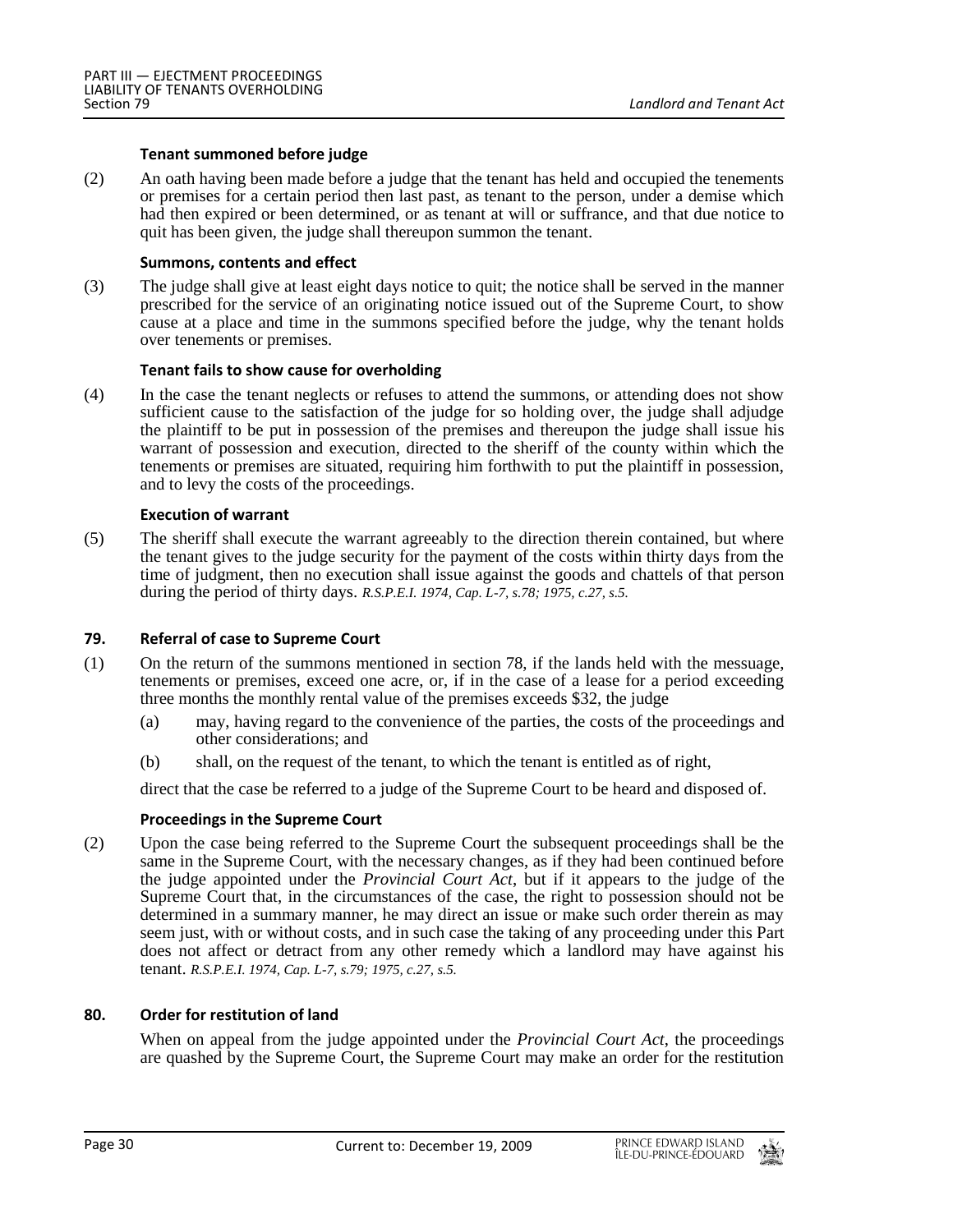of the lands, tenements and premises, and for payment of any damages which the tenant may have sustained by reason of the proceedings. *R.S.P.E.I. 1974, Cap. L-7, s.80; 1975, c.27, s.5.*

## <span id="page-30-0"></span>**81. Costs, recovery of**

In all proceedings held under this Part, the party prevailing may recover his costs, and have process therefor, that is to say, for proceedings had before such provincial court judges, the like costs to be by them taxed and allowed as are recoverable for similar proceedings under Part XXVII of the *Criminal Code*, except the sheriff's fees on the execution of a writ of possession, which shall be the same as for executing a writ of possession issuing out of the Supreme Court, and, for proceedings in the Supreme Court, costs according to the scale in such court to be assessed in the usual manner. *R.S.P.E.I. 1974, Cap. L-7, s.81; 1975, c.27, s.5.*

## <span id="page-30-1"></span>**82. Forms**

The summons and writ of possession and execution shall be in the Forms 1 and 2 in the Schedule. *R.S.P.E.I. 1974, Cap. L-7, s.82.*

## <span id="page-30-2"></span>**83. Application of Part III**

This Part applies to the relationship between mortgagor and mortgagee. *R.S.P.E.I. 1974, Cap. L-7, s.83.*

## <span id="page-30-3"></span>**84. Tenant defined**

In this Part "tenant" includes every lessee, occupant, subtenant, and their assigns and personal representatives; and "overholding tenant" includes a tenant at will or sufferance, and a tenant who, after the expiration or determination of the lease, remains in possession of the premises without the consent of the landlord. *R.S.P.E.I. 1974, Cap. L-7, s.84.*

## **PART IV — MISCELLANEOUS**

## <span id="page-30-5"></span><span id="page-30-4"></span>**85. Fees and allowances**

The fees and allowances to be paid for any matter or thing done under Part II are as set forth in the Schedule. *R.S.P.E.I. 1974, Cap. L-7, s.85.*

## <span id="page-30-6"></span>**86. Limitation of action**

Every action for any penalty imposed by this Act shall be commenced within six months next after the cause of action accrues. *R.S.P.E.I. 1974, Cap. L-7, s.86.*

## <span id="page-30-7"></span>**87. Recovery of fees and allowances**

Any person paying, or from or against whom, any fees or allowances are demanded, received, charged, retained, or taken, is entitled to recover in any court of competent jurisdiction, from the person making any distress, or from the person by whose authority it shall have been made, any amount paid, demanded, received, charged, retained or taken by the person making the distress in excess of the fees and allowances authorized by this Act. *R.S.P.E.I. 1974, Cap. L-7, s.87.*

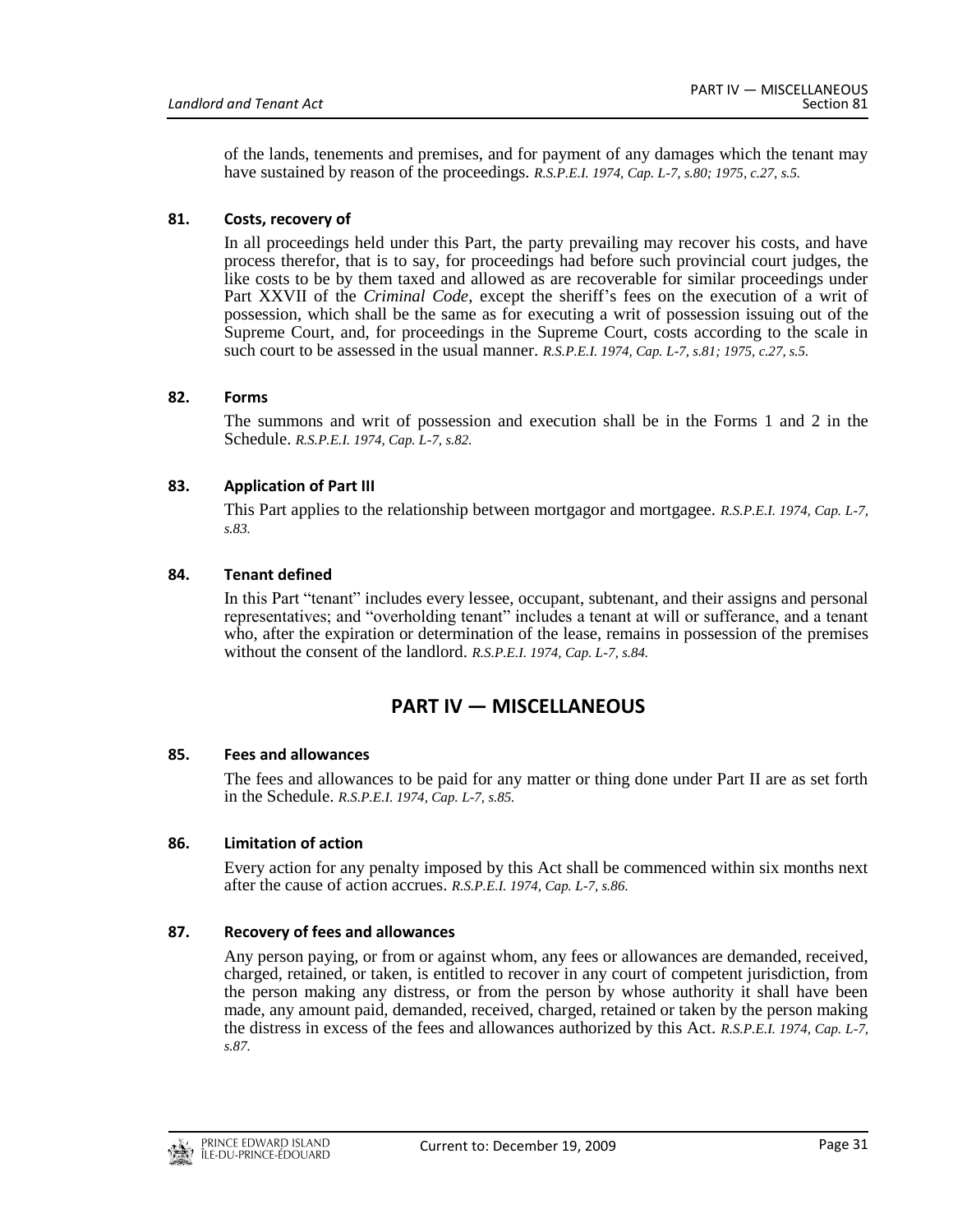## <span id="page-31-0"></span>**88. Costs allowable**

No costs in any case of distress for the service of more than one bailiff are chargeable or allowed and costs for only such men in possession, as may be considered necessary to protect the property distrained. *R.S.P.E.I. 1974, Cap. L-7, s.88.*

## <span id="page-31-1"></span>**89. Uniform construction of Parts**

Parts I, II, III and IV shall be so interpreted and construed as to effect its general purpose of making uniform the law of those provinces which enact it. *R.S.P.E.I. 1974, Cap. L-7, s.89.*

## <span id="page-31-2"></span>**90. Sections 90 - 116 repealed by** *1988, c.58, s.37.*

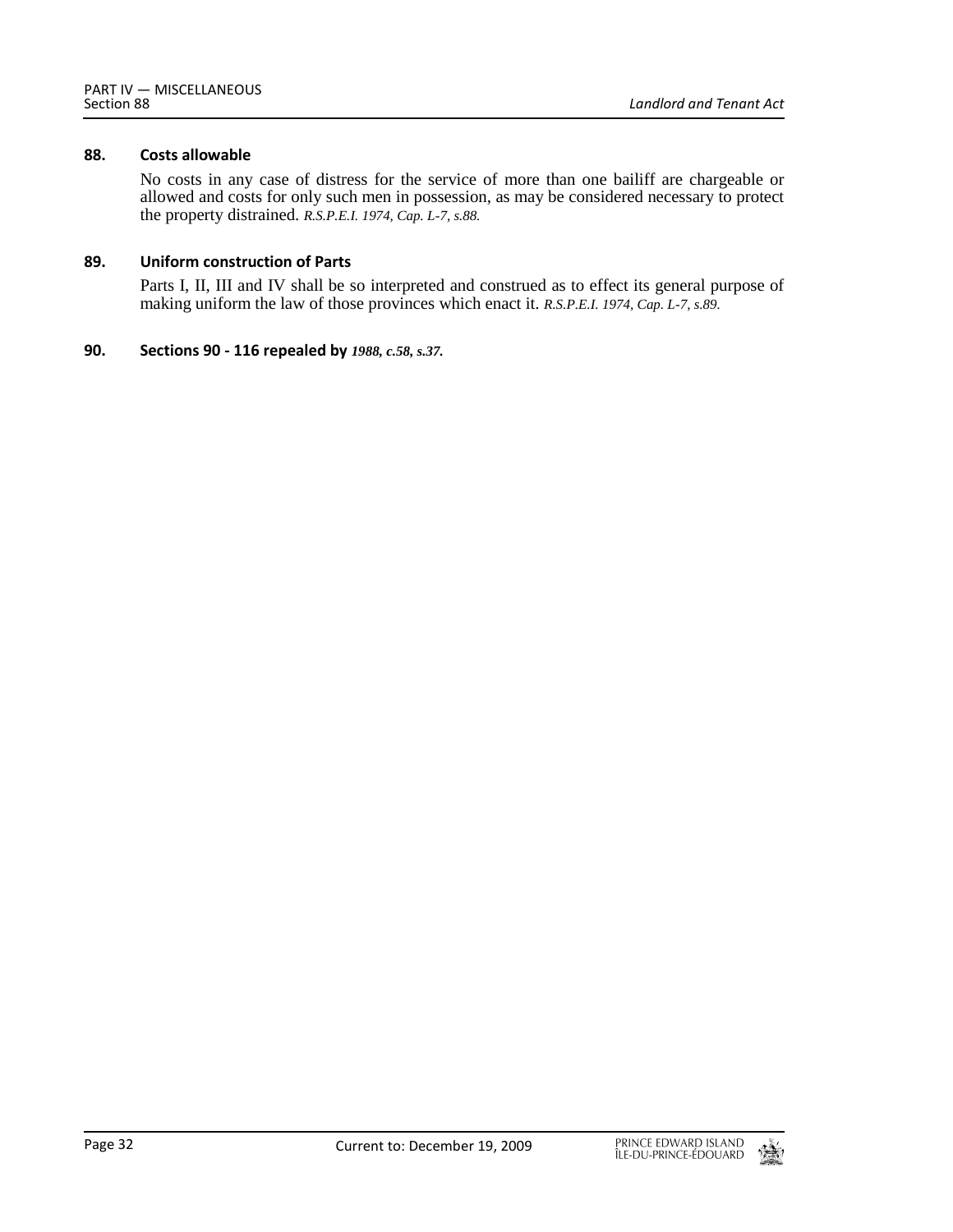# **SCHEDULE\***

## **FEES**

<span id="page-32-1"></span><span id="page-32-0"></span>

| (if above is 3 folios, for each folio additional ten cents)                                                                                                                                                                                                                                                                                                                      |  |  |  |
|----------------------------------------------------------------------------------------------------------------------------------------------------------------------------------------------------------------------------------------------------------------------------------------------------------------------------------------------------------------------------------|--|--|--|
|                                                                                                                                                                                                                                                                                                                                                                                  |  |  |  |
| (if above 3 folios, for each folio additional five cents)                                                                                                                                                                                                                                                                                                                        |  |  |  |
|                                                                                                                                                                                                                                                                                                                                                                                  |  |  |  |
|                                                                                                                                                                                                                                                                                                                                                                                  |  |  |  |
|                                                                                                                                                                                                                                                                                                                                                                                  |  |  |  |
| For each mile actually travelled to make a distress                                                                                                                                                                                                                                                                                                                              |  |  |  |
|                                                                                                                                                                                                                                                                                                                                                                                  |  |  |  |
|                                                                                                                                                                                                                                                                                                                                                                                  |  |  |  |
|                                                                                                                                                                                                                                                                                                                                                                                  |  |  |  |
| Catalogues, advertisements, sales and commissions and delivery of goods, five per cent on the net<br>proceeds of the sale.                                                                                                                                                                                                                                                       |  |  |  |
| $A(X, Y) = A(X, Y) + A(Y, Y) + A(Y, Y) + A(Y, Y) + A(Y, Y) + A(Y, Y) + A(Y, Y) + A(Y, Y) + A(Y, Y) + A(Y, Y) + A(Y, Y) + A(Y, Y) + A(Y, Y) + A(Y, Y) + A(Y, Y) + A(Y, Y) + A(Y, Y) + A(Y, Y) + A(Y, Y) + A(Y, Y) + A(Y, Y) + A(Y, Y) + A(Y, Y) + A(Y, Y) + A(Y, Y) + A(Y, Y) + A(Y, Y) + A(Y, Y) + A(Y, Y) + A(Y, Y) + A(Y, Y) + A(Y, Y) + A(Y, Y) + A(Y, Y) + A(Y, Y) + A(Y, Y$ |  |  |  |

<span id="page-32-2"></span>\*{Note: the Schedule is prescribed by section 85.}

## **FORM 1\***

## *Summons*

| the said tenements (or premises).            | last past, under a demise which has expired, or as tenant-at-will or suffrance and that after being duly<br>notified to quit, you hold over and refuse to give up the possession of said premises, I do, therefore,<br>agreeable to the directions of the Statute in such case made and provided, summon you to appear |  |
|----------------------------------------------|------------------------------------------------------------------------------------------------------------------------------------------------------------------------------------------------------------------------------------------------------------------------------------------------------------------------|--|
|                                              |                                                                                                                                                                                                                                                                                                                        |  |
| *{Note: Form 1 is prescribed by section 82.} |                                                                                                                                                                                                                                                                                                                        |  |